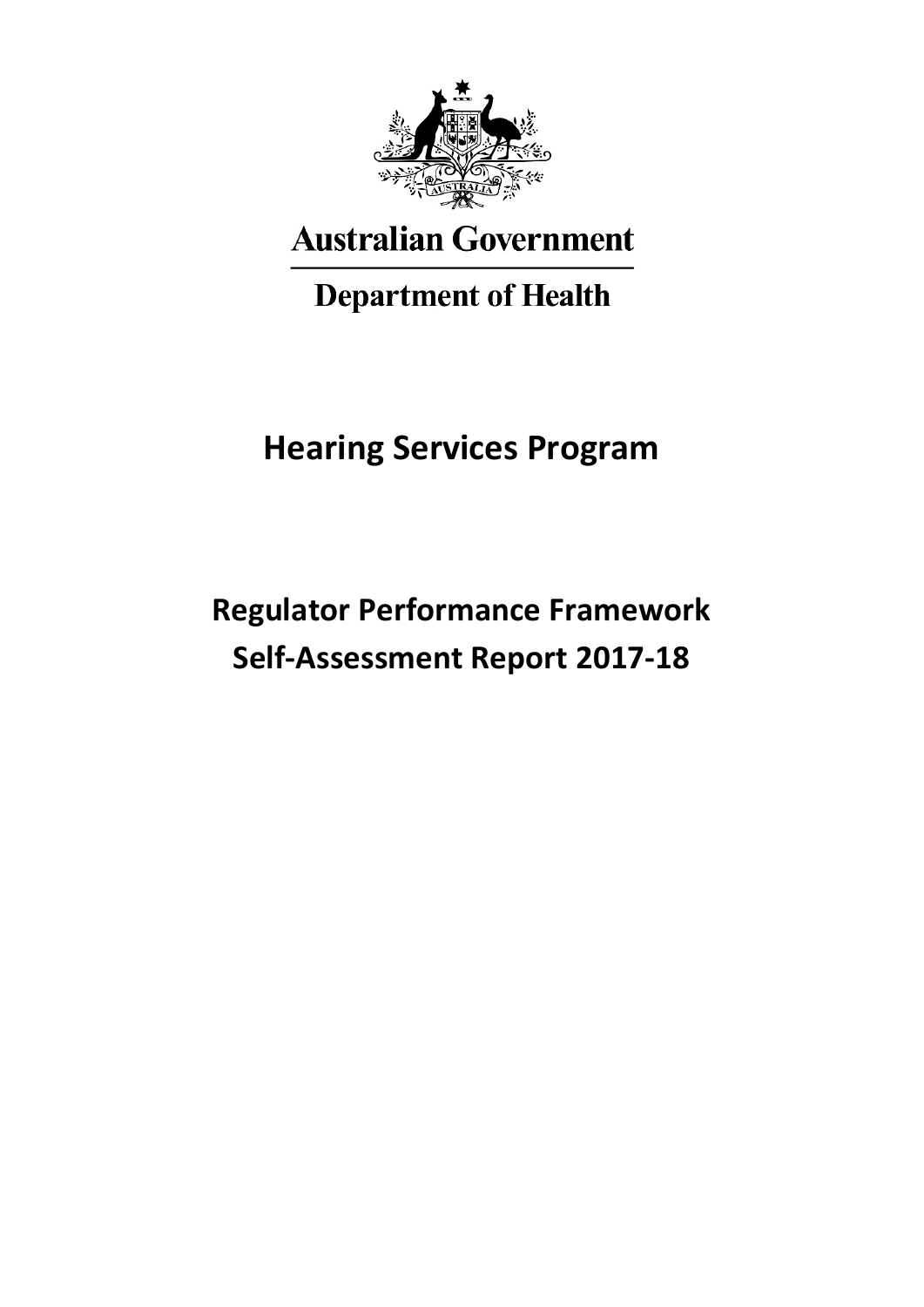| KPI 1 - Regulators do not unnecessarily impede the efficient operation of regulated entities 9    |
|---------------------------------------------------------------------------------------------------|
| KPI 2 - Communication with regulated entities is clear, targeted and effective11                  |
| KPI 3 - Actions undertaken by regulators are proportionate to the regulatory risk being managed13 |
| KPI 4 - Compliance and monitoring approaches are streamlined and co-ordinated15                   |
| KPI 5 - Regulators are open and transparent in their dealings with regulated entities16           |
| KPI 6 - Regulators actively contribute to the continuous improvement of regulatory frameworks.17  |
|                                                                                                   |
|                                                                                                   |
|                                                                                                   |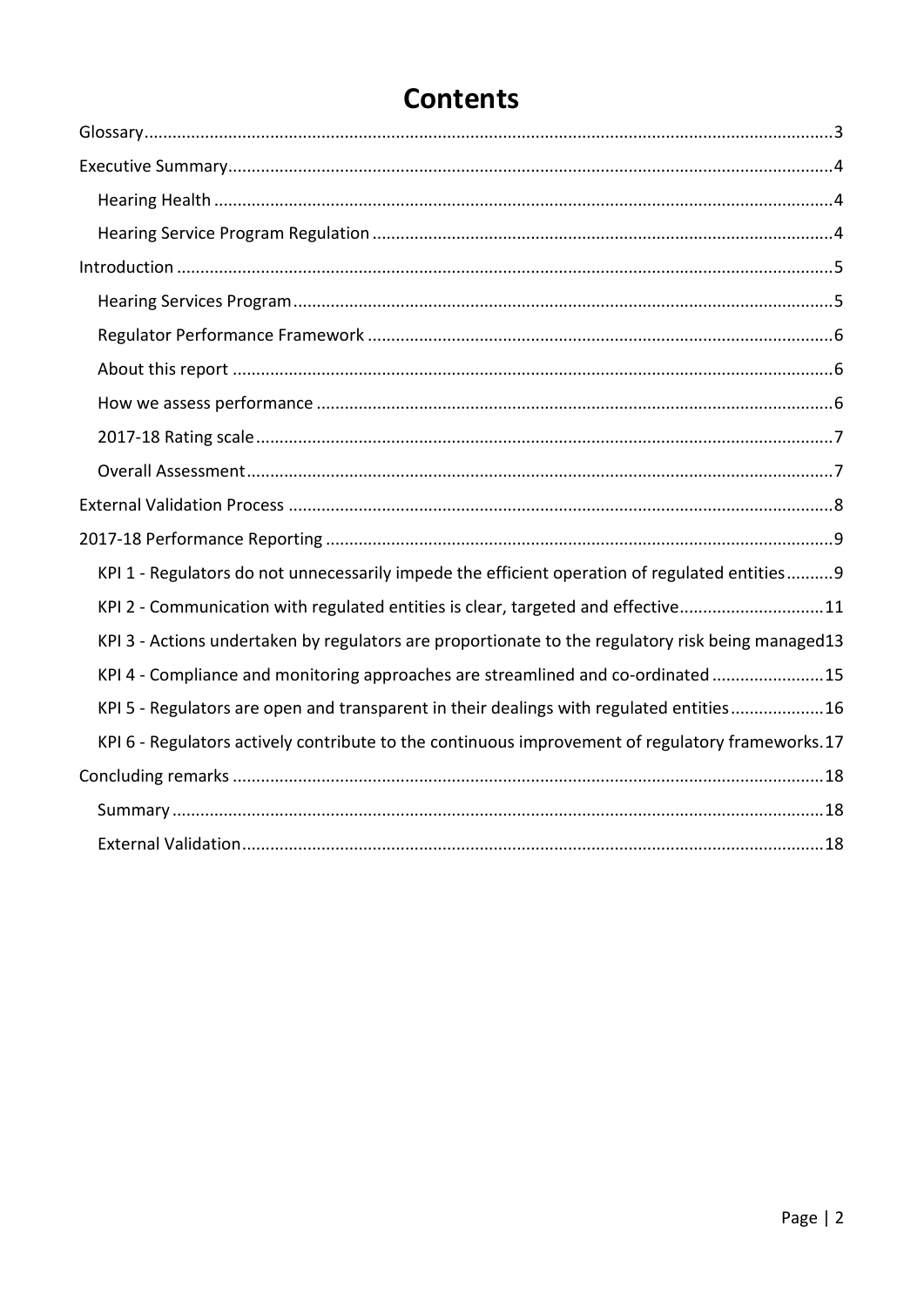## **Glossary**

<span id="page-2-0"></span>

| <b>Acronyms</b> | <b>Description</b>                                          |
|-----------------|-------------------------------------------------------------|
| AA              | Audiology Australia limited                                 |
| <b>ACAud</b>    | Australian College of Audiology Incorporated                |
| <b>AHSSQA</b>   | Australian Health Services Safety and Quality Accreditation |
| <b>AHT</b>      | <b>Assistive Hearing Technology</b>                         |
| <b>HAASA</b>    | Hearing Aid Audiology Society of Australia limited          |
| <b>HAMADA</b>   | Hearing Aid Manufacturers and Distributors Association      |
| <b>HBA</b>      | <b>Hearing Business Alliance</b>                            |
| <b>HCIA</b>     | <b>Hearing Care Industry Alliance</b>                       |
| HoR             | House of Representatives                                    |
| <b>HSO</b>      | <b>Hearing Services Online</b>                              |
| <b>HSP</b>      | <b>Hearing Services Program</b>                             |
| <b>IAA</b>      | Independent Audiologists Australia                          |
| <b>PBS</b>      | <b>Portfolio Budget Statements</b>                          |
| PPB             | <b>Practitioner Professional Bodies</b>                     |
| PwC             | PricewaterhouseCoopers                                      |
| <b>KPI</b>      | Key Performance Indicator                                   |
| <b>NDIA</b>     | National Disability Insurance Agency                        |
| <b>NDIS</b>     | National Disability Insurance Scheme                        |
| <b>NSQHS</b>    | National Safety and Quality Health Service Standards        |
| <b>RPF</b>      | Regulator Performance Framework                             |
| SAT             | Self-Assessment Tool                                        |
| SOP             | <b>Standard Operating Procedures</b>                        |
| <b>SPCG</b>     | Service Provider Consultative Group                         |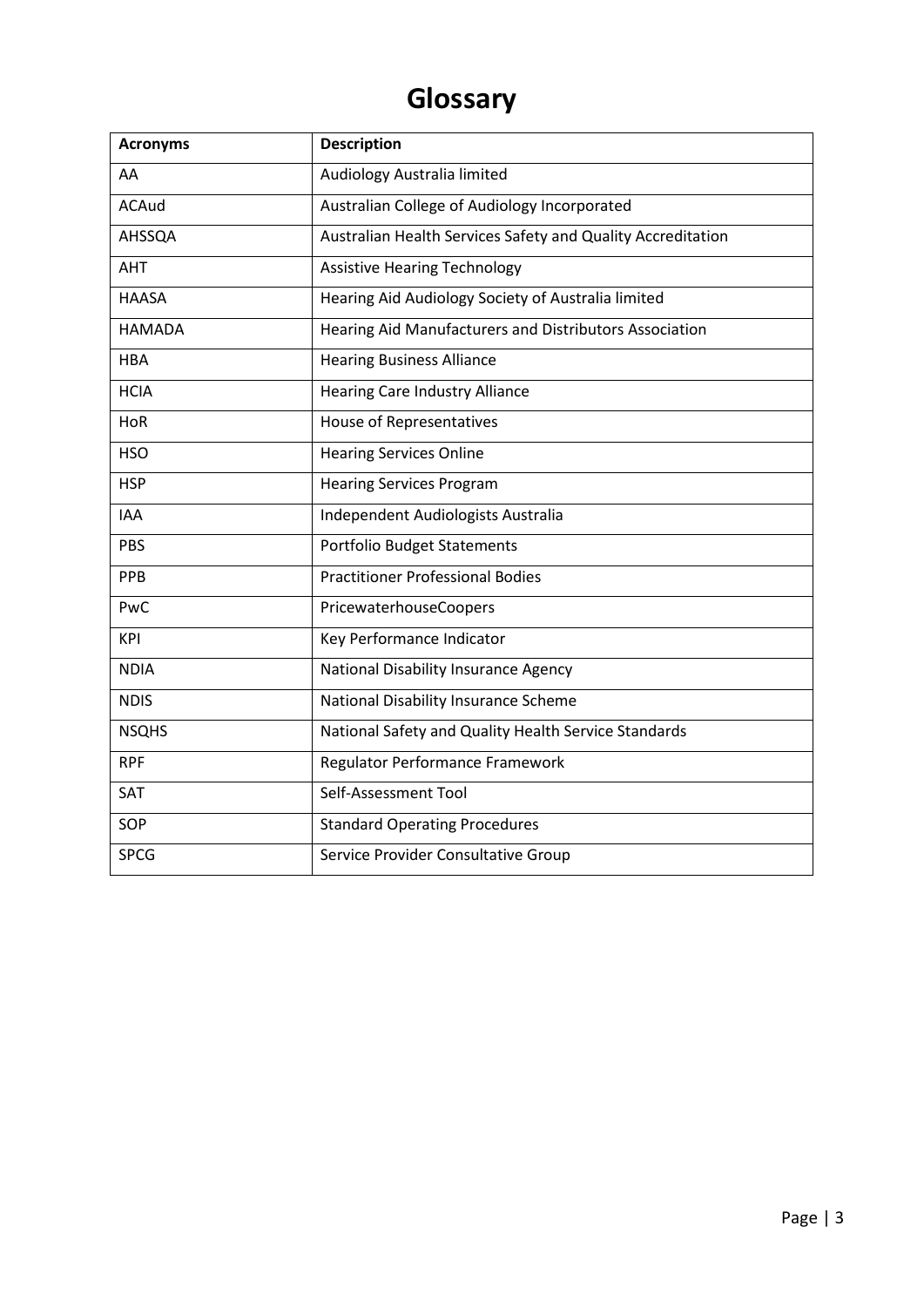## **Executive Summary**

## <span id="page-3-1"></span><span id="page-3-0"></span>**Hearing Health**

In 2017-18, a number of reports highlighted contemporary issues relating to hearing health and the hearing sector. These include:

- o House of Representatives Standing Committee on Health, Aged Care and Sport Inquiry into Hearing Health and Wellbeing of Australia (released 13 September 2017)
- o Joint Standing Committee on the National Disability Insurance Scheme Interim report (released 14 September 2017)
- o Deloitte Access Economics The Social and Economic Cost of Hearing Loss and Hearing Health Conditions in Australia, June 2017 (released 16 August 2017)
- o Review and Reform of the Hearing Services Program report prepared by PricewaterhouseCoopers (PwC) – (public consultation from 27 April to 27 June 2017 – report released publicly 22 December 2017)
- o Joint Standing Committee on the National Disability Insurance Scheme Final report (released 21 June 2018)

Minister Wyatt has requested that the hearing sector develop a Hearing Health Roadmap. The Roadmap will provide the basis for the hearing sector, consumers and Governments to progress actions that will lead to improvements in hearing health for all Australians. It will be co-designed and developed with the hearing sector, including consumer groups and set out a suite of short, medium and long-term actions. In May 2018, a Hearing Health Sector Committee was established and will present the Roadmap in early 2019.

Furthermore, in 2017-18 the Department also commenced a thematic review of the legislation and instruments that govern and regulate the Hearing Services Program. Legislative authority is due to sunset in October 2019. This thematic review along with the recommendations included in the recent reports will form the basis of any future program reform activities that are proposed.

Any proposed changes to the program will be conducted in consultation with the hearing sector.

## <span id="page-3-2"></span>**Hearing Service Program Regulation**

During 2017-18 the Department of Health continued to actively seek and implement activities that reduce the regulatory burden on the hearing sector and address areas identified for improvement in the 2016-17 self-assessment report, as follows:

- Clear and concise consultation documents made available for review for a sufficient amount of time and enabling a broad range of stakeholders to consider and contribute feedback.
- Implemented a thematic review into the legislation underpinning the program in an effort to streamline and clarify requirements.
- Further updated and streamlined the compliance monitoring processes, including improved data analysis and risk profiling, improved education and support, and introduction of expanded audit methodologies to ensure proportionate responses.
- Improved understanding for stakeholders of the Compliance Monitoring and Support Framework with the publication of the updated Framework on the program website.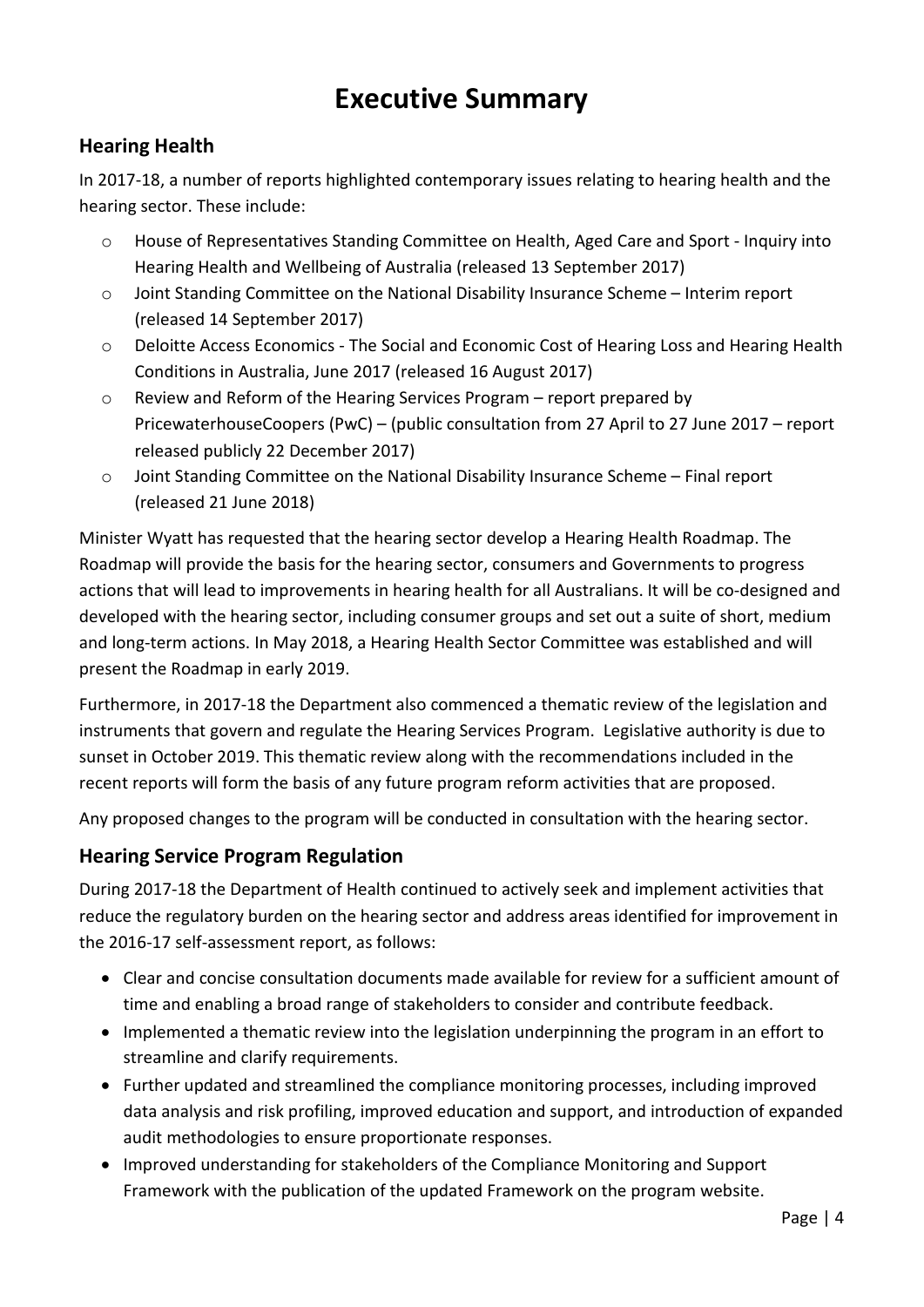- Extended the contracts and agreements in the Hearing Services Voucher Program for 12 months with an option to extend a further twelve months to enable service provision to continue during the thematic review of the legislative framework underpinning the program and the National Disability Insurance Scheme transition period.
- Modified the regulatory impact assessment process to include a larger number of external validators and seek feedback from all Contracted Service Providers in the self-assessment tool relating to regulator performance.
- Continued to monitor the hearing devices listed by registered hearing device manufacturers in the Program.
- Maintained the random audits of hearing devices to ensure they comply with the minimum device standards in the Program.

<span id="page-4-0"></span>Regulated entities in regards to the program are contracted hearing services providers and registered device manufacturers.

## **Introduction**

In accordance with the Regulator Performance Framework, regulators are required to conduct an annual self-assessment of performance. This document details the 2017-18 performance of the Department of Health's Hearing Services Program against the Regulator Performance Framework.

## <span id="page-4-1"></span>**Hearing Services Program**

The Hearing and Disability Interface Branch, within the Australian Government Department of Health (the Department), is a Commonwealth regulator that administers, monitors, and enforces regulation related to the Hearing Services Program (the program), and is required to implement the [Regulator](https://www.cuttingredtape.gov.au/resources/rpf)  [Performance Framework](https://www.cuttingredtape.gov.au/resources/rpf) (RPF).

The program regulates and contracts hearing service providers and suppliers of Assistive Hearing Technology (AHT) to achieve Outcome 4.2 in the Health Portfolio Budget Statements (PBS):

*Reducing the incidence and consequence of avoidable hearing loss in the Australian community through research and providing access to high quality hearing services and devices.*

The Department administers the *Hearing Services Administration Act 1997* (the Act), five other pieces of legislation, and numerous quasi legislative instruments, to ensure hearing services provided and hearing devices fitted under the program meet acceptable standards of quality, safety, and efficacy.

The program supports pensioners, veterans and serving personnel, children and young people, Aboriginal and Torres Strait Islander clients, and those with complex hearing problems to access hearing assessments, rehabilitation, and hearing devices, via a network of private and public service providers.

The Department uses accreditation, complaints management, and risk based compliance monitoring to ensure program clients are receiving appropriate services and that service providers are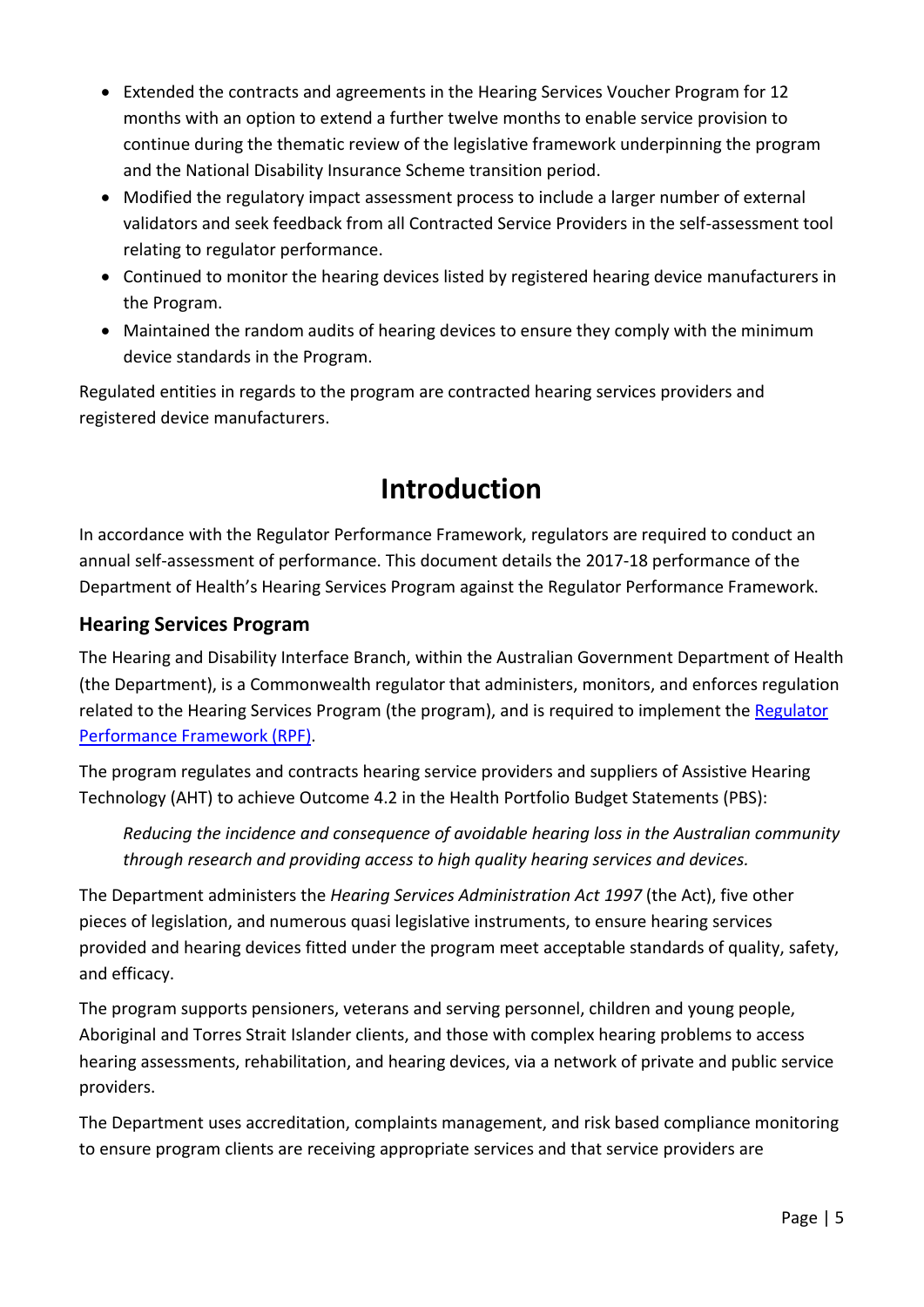complying with program requirements. Any regulatory action is proportionate to the issues identified.

### <span id="page-5-0"></span>**Regulator Performance Framework**

As part of the Government's regulatory reform agenda, the Government released its RPF under the 2014 Spring Repeal Day. The Framework is an important element of the Government's commitment to reduce the cost of unnecessary or inefficient regulation imposed on individuals, business and community. As a regulator, the program is required to self-assess its performance against the RPF.

The RPF comprises six outcomes-based key performance indicators (KPIs) and associated measures. The KPIs articulate the Government's overarching expectations of regulator performance, namely that:

- 1. Regulators do not unnecessarily impede the efficient operation of regulated entities
- 2. Communication with regulated entities is clear, targeted and effective
- 3. Actions undertaken by regulators are proportionate to the risk being managed
- 4. Compliance and monitoring approaches are streamlined and coordinated
- 5. Regulators are open and transparent in their dealings with regulated entities
- 6. Regulators actively contribute to the continuous improvement of regulatory frameworks.

### <span id="page-5-1"></span>**About this report**

This report addresses the RPF's Hearing Services Program metrics and reporting requirements agreed by the Minister Wyatt in November 2018. It is an assessment of our performance as a regulator for the 2017-18 financial year.

### <span id="page-5-2"></span>**How we assess performance**

The agreed metrics used to assess our performance are a direct reflection of the KPI's required to be measured under the RPF and are a mix of qualitative and quantitative measurements. In 2018, to support the self-assessment data, we have introduced a contracted services provider survey that assesses the six activity-based key performance areas.

In assessing the quality of our performance against each metric, we have given regard to:

- Results compared to our performance targets for effective and efficient operation of the program
	- $\circ$  We assess our performance targets annually to determine where existing results are expected to be maintained and where future performance is expected to be improved.
- Trend improvements for evidence against metrics which are still relatively new, such as our survey-based measurements
	- o Once mature, we will establish quantitative measurements setting appropriate performance targets.
- If new assessments are established that measure hearing outcomes for clients, review the metrics to focus on outcomes based measurements and quality of service rather than relying on activity based measurements.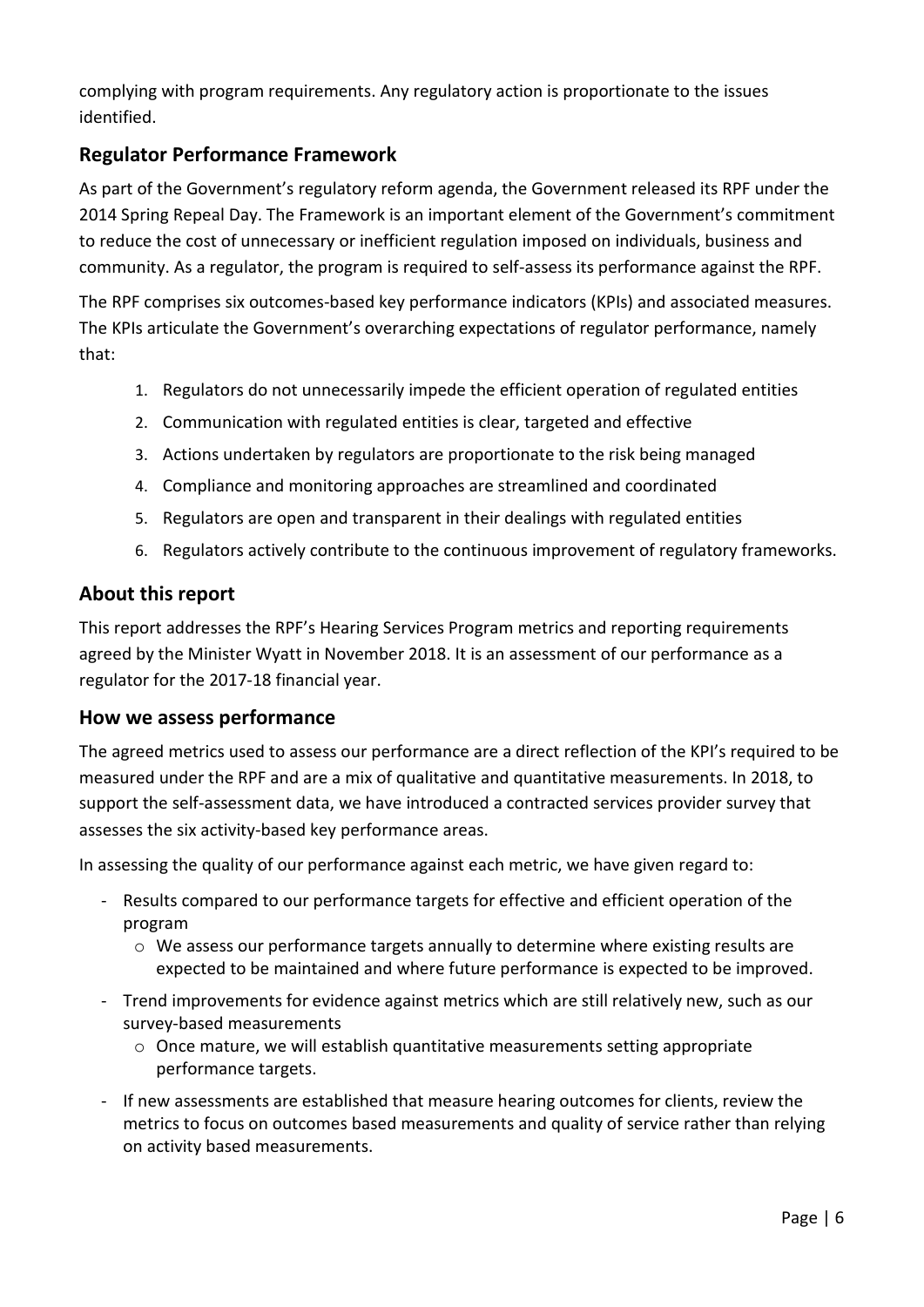## <span id="page-6-0"></span>**2017-18 Rating scale**

Self-assessments use a three point rating scale:

| <b>Met</b>                            | <b>Substantially met</b>                      | Not met                             |
|---------------------------------------|-----------------------------------------------|-------------------------------------|
| Strong performance against all of the | Strong performance against <i>most</i> of the | Poor performance against all of the |
| measures under the KPI                | measures under the KPI                        | measures under the KPI              |

In the 2016-17 Self-Assessment process, a five point rating scale was used. The following table shows the rating methodology and definitions used to assess our performance.

| Rating    | <b>Definition</b>                                                        |
|-----------|--------------------------------------------------------------------------|
| Excellent | Strong performance against all the measures under the KPI                |
| Very Good | Strong performance against majority of the measures under the KPI and no |
|           | evidence of negative/poor performance against any measure                |
| Good      | Average performance against the measures under the KPI                   |
| Fair      | Poor performance against some measures under the KPI                     |
| Poor      | Poor performance against most of the measures under the KPI              |

For comparative purposes, these indicative ratings are included in the 2017-18 self-assessment.

### <span id="page-6-1"></span>**Overall Assessment**

Using the above performance ratings, we have self-assessed as having Met all measures under the six KPIs.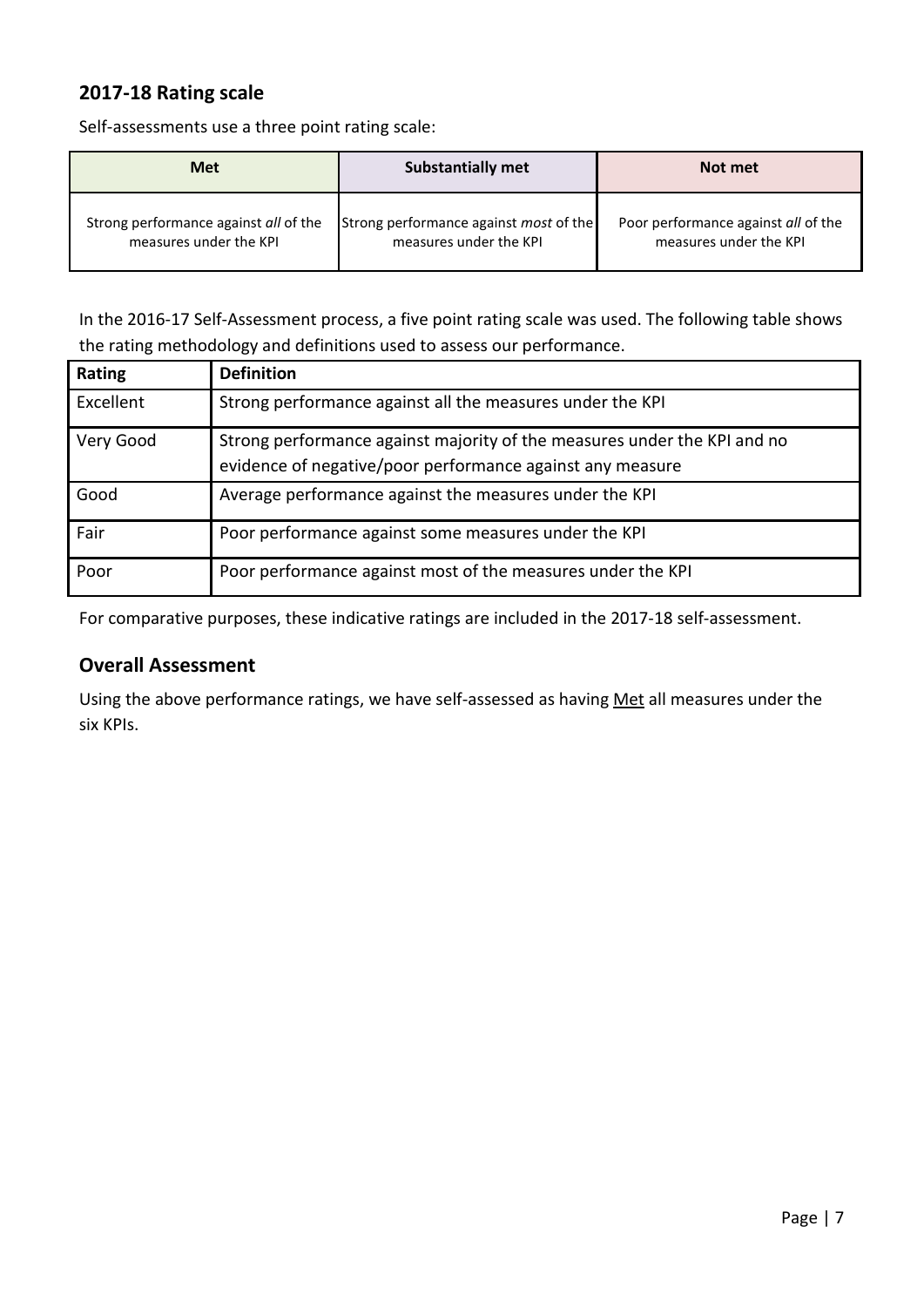## **External Validation Process**

<span id="page-7-0"></span>As part of the RPF, external validation of the annual self-assessment is required. Previously two industry groups: the Service Provider Consultative Group (SPCG) and the Hearing Care Industry Association (HCIA) were approved external validators for the Program annual self-assessment report.

In December 2017, the SPCG was closed. A review of the sector peak bodies and industry representatives resulted in seven industry groups being identified as suitable bodies to be an external validator for the program, covering perspectives of small, medium and large businesses along with representatives of professionals in the sector.

The draft 2017-18 Annual RPF assessment report was sent to the external validators in December 2018 and their feedback was incorporated into the final report provided to Minister Wyatt in February 2019.

| <b>Names</b>                                                               | <b>Organisations Represented</b>                                                                                                                               | <b>Organisation Type</b>                                        |
|----------------------------------------------------------------------------|----------------------------------------------------------------------------------------------------------------------------------------------------------------|-----------------------------------------------------------------|
| <b>Hearing Care Industry</b><br>Alliance (HCIA)                            | Large National Hearing service provider<br>representatives: National Hearing Care;<br>HearingLife; Connect Hearing; Audioclinic; Bay<br>Audio and Neurosensory | Larger businesses                                               |
| <b>Hearing Business Alliance</b><br>(HBA)                                  | Industry Group: Representing independent<br>audiological business.                                                                                             | Micro, small and medium<br>businesses                           |
| <b>Independent Audiologists</b><br>Australia (IAA)                         | Industry Group: The mission of IAA is to promote<br>and support clinical practices owned by<br>audiologists.                                                   | Small, medium businesses<br><b>Clinicians-Audiologists</b>      |
| <b>Hearing Aid</b><br>Manufacturers and<br>Distributors Assoc.<br>(HAMADA) | Industry Group: Represents the majority of<br>hearing aid manufacturers in Australia                                                                           | Small, medium and Large<br><b>Businesses</b>                    |
| <b>Hearing Aid Audiology</b><br>Society of Australia<br>Limited (HAASA)    | Professional Practitioner Body: Representing<br>Audiometrists in Australia                                                                                     | <b>Clinicians-Audiometrists</b>                                 |
| Audiology Australia<br>Limited (AA)                                        | Professional Practitioner Body: Audiology<br>Australia is the peak body representing<br>audiologists.                                                          | <b>Clinicians-Audiologists</b>                                  |
| <b>ACAud (Australian College</b><br>of Audiology Inc.)                     | Professional Practitioner Body: Representing<br>both Audiologists and Audiometrists                                                                            | <b>Members clinicians</b><br>(audiologists or<br>audiometrists) |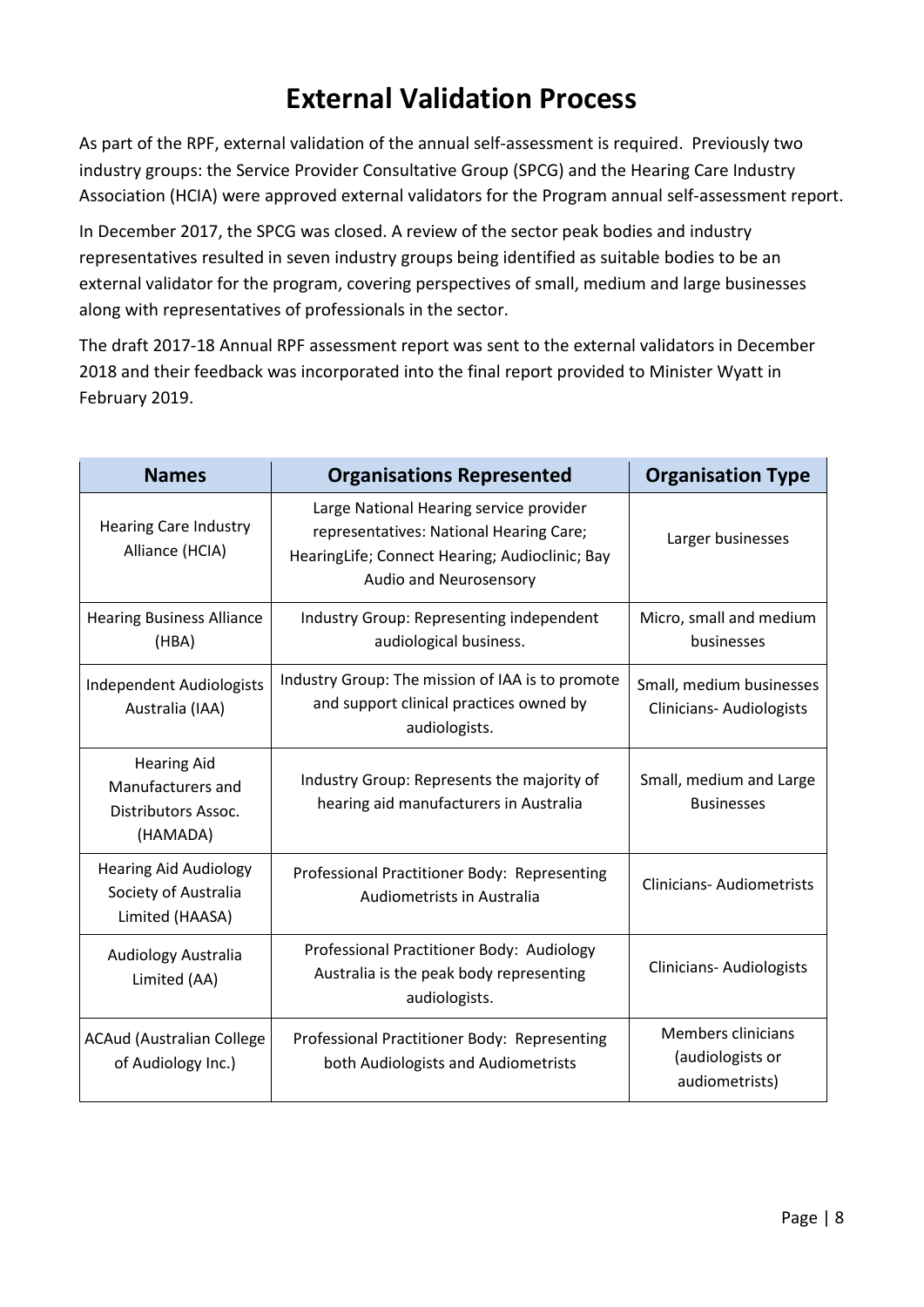# **2017-18 Performance Reporting**

<span id="page-8-1"></span><span id="page-8-0"></span>

| KPI 1 - Regulators do not unnecessarily impede the efficient operation of regulated<br>entities                                                                                                            |                                                                                                                                                                                                                                                                                                                                                                                   |  |
|------------------------------------------------------------------------------------------------------------------------------------------------------------------------------------------------------------|-----------------------------------------------------------------------------------------------------------------------------------------------------------------------------------------------------------------------------------------------------------------------------------------------------------------------------------------------------------------------------------|--|
| <b>Measures/Metrics</b>                                                                                                                                                                                    | <b>Evidence (Performance in 2017-18)</b>                                                                                                                                                                                                                                                                                                                                          |  |
| 1.1. Regulators demonstrate an<br>understanding of the operating<br>environment of the industry or                                                                                                         | During 2017-18, the program undertook various activities that engaged<br>with or collaborated with the hearing sector to gain an understanding<br>of the operating environment and emerging issues, including:                                                                                                                                                                    |  |
| organisation, or the<br>circumstances of individuals<br>and the current and emerging<br>issues that affect the sector.<br>We lead and participate in<br>a.<br>stakeholder meeting,                         | Working with the National Disability Insurance Agency assisted<br>Health to understand the boundaries between the Hearing<br>Services Program and the National Disability Insurance Scheme<br>(NDIS). Specifically how the NDIS access guidance for hearing<br>impairment will identify Australians aged under 65 years who are<br>eligible to join the NDIS.                     |  |
| events, industry conferences<br>and working groups.<br>b. We employ audiologists                                                                                                                           | Establishing a consumer forum to enable Minister Wyatt to meet<br>$\bullet$<br>with representatives of consumer organisations to gather insights<br>into the challenges facing individuals with a hearing impairment.                                                                                                                                                             |  |
| who maintain industry<br>involvement, to inform<br>understanding of the<br>operating environment, the<br>circumstances of individuals<br>and current and emerging<br>sector issues.                        | In July 2017, as part of the Review of Fees and Services and the<br>supply of assistive technology in the program,<br>PricewaterhouseCoopers (PwC) released a discussion paper<br>seeking input from the hearing industry on potential areas of<br>reform. The final report of the Review was subsequently released<br>in December 2017.                                          |  |
| We undertake<br>$c_{\cdot}$<br>environmental scanning,<br>including reviews of relevant<br>literature reports.                                                                                             | Initiating work on a thematic review of the Hearing Service<br>$\bullet$<br>Program (HSP) legislation. The Department consulted with<br>organisations that worked or represented people in the hearing<br>industry, to seek their views on whether the HSP legislation<br>remains fit for purpose, given the current technology, client<br>requirements and provider environment. |  |
| 1.2. Regulators take actions to<br>minimise the potential for<br>unintended negative impacts of<br>regulatory activities on<br>regulated entities or affected<br>supplier industries and supply<br>chains. | Consultation on changes to the Compliance Monitoring and<br>$\bullet$<br>Support Framework with registered Hearing Service Providers.<br>This was followed by further communications being sent out on<br>the types of audits to be conducted in the Compliance Monitoring<br>Program for 2017-18.                                                                                |  |
| Feedback mechanisms are in<br>а.<br>place to provide<br>opportunities for<br>stakeholders to comment on                                                                                                    | The Department continued to fund the National Acoustic Laboratories<br>(NAL) to develop and progress contemporary research into<br>assessment, prevention, device development and rehabilitation<br>processes. This has resulted in work on 47 separate research projects<br>and builds further evidence to support informed policy and practice.                                 |  |
| proposed program changes,<br>to minimise potential for<br>unintended impacts.                                                                                                                              | The Department has also maintained employment of two audiologists<br>who have actively contributed to industry seminars, maintained their<br>professional qualifications and participated in educational activities.                                                                                                                                                              |  |
| Risk based compliance<br>b.<br>monitoring is undertaken<br>whereby providers who<br>demonstrate compliance                                                                                                 | The Department undertook activities to minimise the potential for<br>unintended negative impacts caused by regulatory activities. These<br>included:                                                                                                                                                                                                                              |  |
| have earned autonomy.                                                                                                                                                                                      | The provision of up to date guidance information distributed<br>through industry professional magazines.                                                                                                                                                                                                                                                                          |  |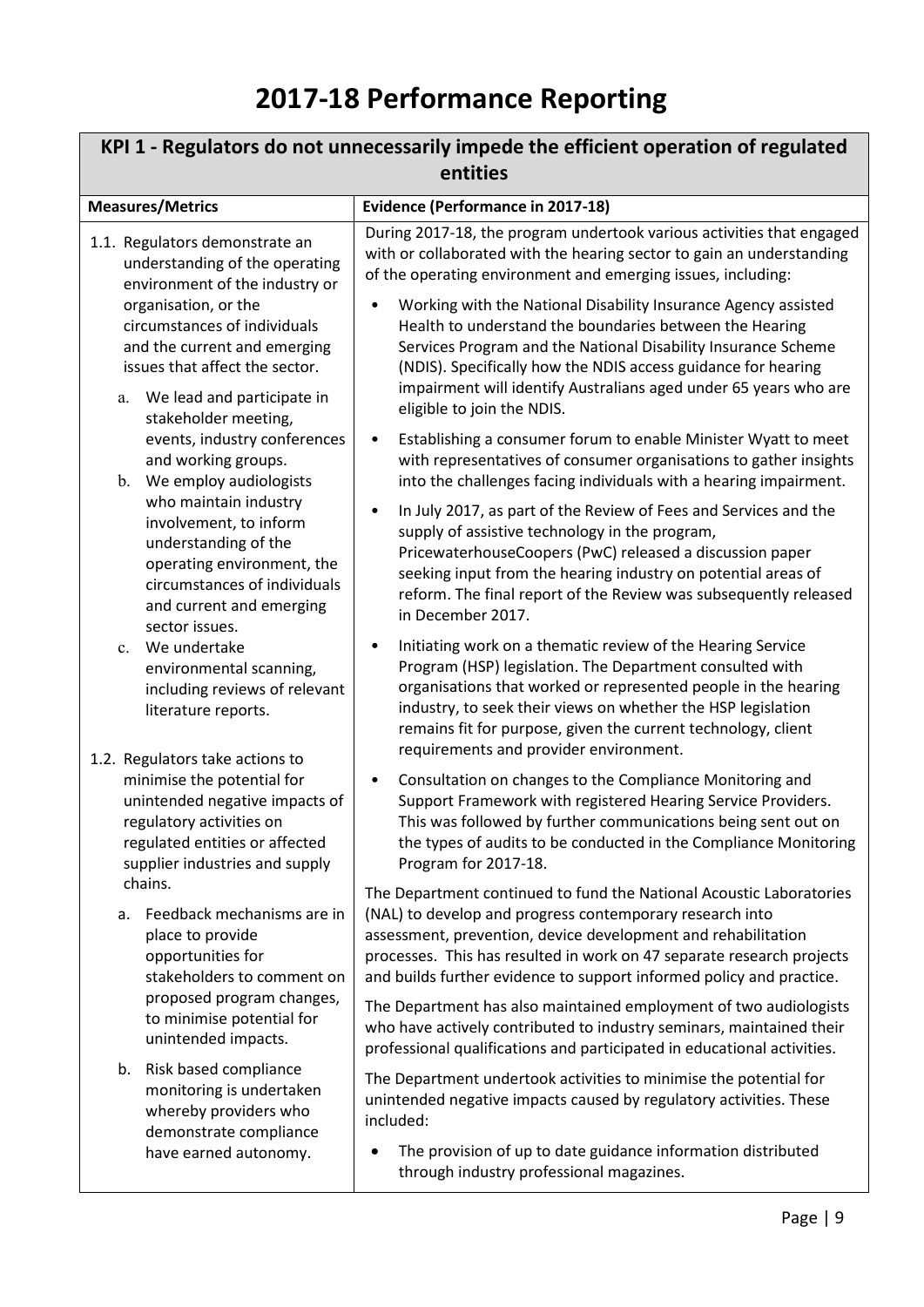## **KPI 1 - Regulators do not unnecessarily impede the efficient operation of regulated entities**

| <b>Measures/Metrics</b>                                                                                                                     | <b>Evidence (Performance in 2017-18)</b>                                                                                                                                                                                                                                                                                                                                                                                                                                                                                              |
|---------------------------------------------------------------------------------------------------------------------------------------------|---------------------------------------------------------------------------------------------------------------------------------------------------------------------------------------------------------------------------------------------------------------------------------------------------------------------------------------------------------------------------------------------------------------------------------------------------------------------------------------------------------------------------------------|
| 1.3. Regulators implement<br>continuous improvement                                                                                         | Targeted communications and consultations such as the Hearing<br>$\bullet$<br>Health Roadmap and the Thematic Review of Program legislation.                                                                                                                                                                                                                                                                                                                                                                                          |
| strategies to reduce the costs<br>of compliance for those they<br>regulate.                                                                 | Feedback mechanisms through the service provider annual audit<br>$\bullet$<br>self-assessment process.                                                                                                                                                                                                                                                                                                                                                                                                                                |
| Within legislative<br>a.<br>constraints, we implement<br>continuous business<br>improvements to reduce<br>compliance costs for<br>industry. | These activities enable the sector to understand regulatory<br>requirements, reduce unintended non-compliance and reduce the<br>regulatory costs associated with higher levels of monitoring and<br>compliance obligations.                                                                                                                                                                                                                                                                                                           |
|                                                                                                                                             | In 2017-18 feedback was predominantly related to how service<br>providers could improve their business processes to reduce the risk of<br>non-compliance with the contract with the Department. Feedback is<br>considered as part of the program's annual review of its compliance<br>activities and approaches.                                                                                                                                                                                                                      |
|                                                                                                                                             | Continuous improvement was underpinned by responding to feedback<br>from the sector, and updating regulatory approaches to better align<br>with national best practice for the Program's audit and compliance<br>activities.                                                                                                                                                                                                                                                                                                          |
|                                                                                                                                             | In 2017-18, the Hearing Services Program underwent major updating<br>of its compliance approach and implemented a range of new<br>compliance activities. Major achievements include the release of the<br>updated Compliance Monitoring and Support Framework, increased<br>compliance support being made available to providers and expanded<br>risk based approaches to compliance monitoring. In addition to the<br>expanded compliance support, a total of 32 provider audits and 693<br>claims audits were completed in 2017-18. |
| Five point rating assessment                                                                                                                | Very Good                                                                                                                                                                                                                                                                                                                                                                                                                                                                                                                             |
| <b>Self-assessed rating:</b>                                                                                                                | <b>Met</b>                                                                                                                                                                                                                                                                                                                                                                                                                                                                                                                            |

### **Improvements from 2016-17**

- During 2017-18, the Department increased the level of engagement with consumer groups, industry and research partners.
- NDIS/DSS engagement regarding the transition of NDIS eligible clients.
- Consultations with consumers and the hearing industry leading to a commitment from the Minister to bring stakeholders together to develop a Hearing Health Roadmap.
- Publication of the PwC report, Parliamentary inquires reports and preparations for a thematic review of Program legislation has resulted an opportunity to engage with the hearing sector stakeholders on program changes. Coordinated and inclusive engagement has been a key priority for the Department to maintain relationships with stakeholders when considering program changes.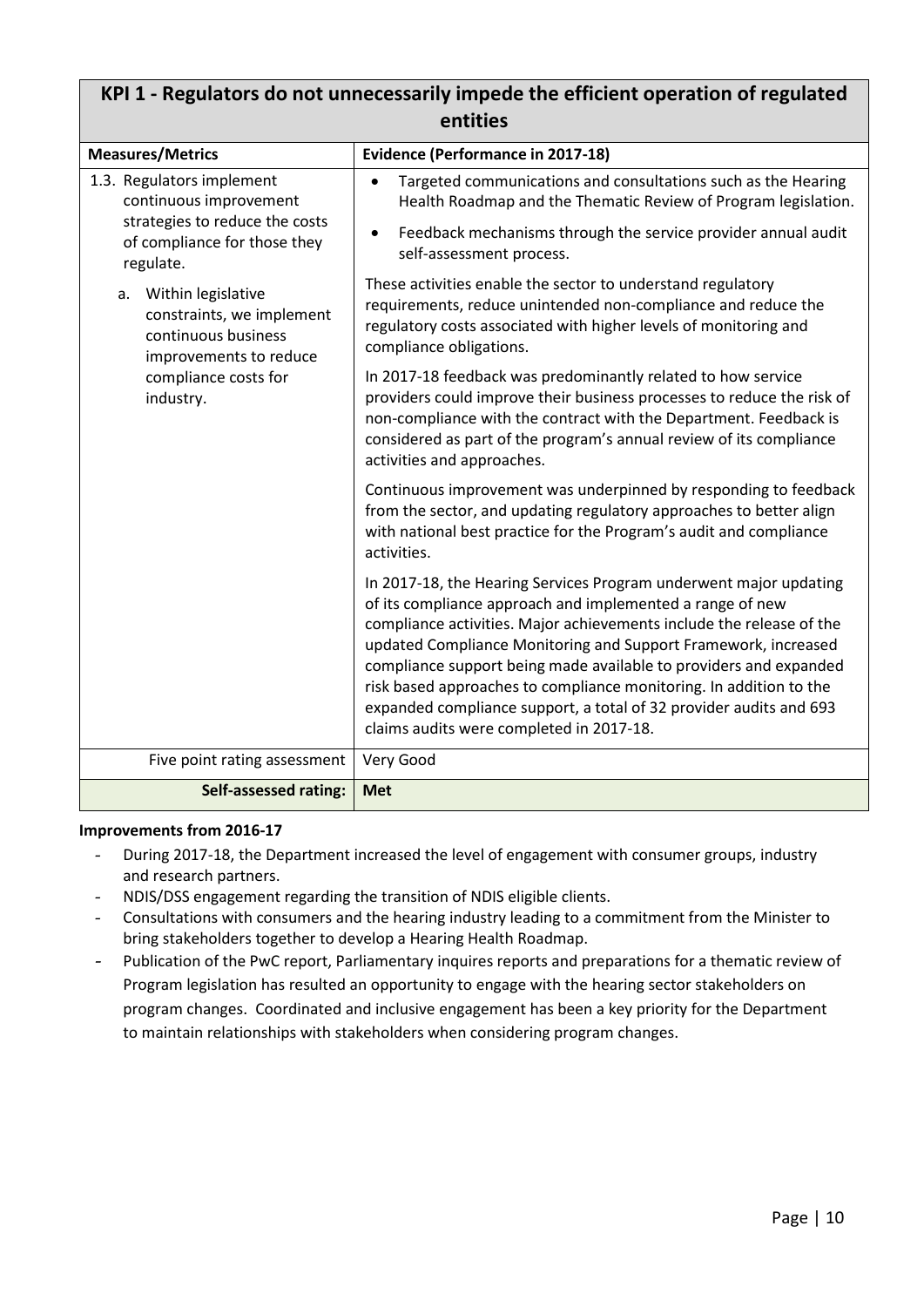#### <span id="page-10-0"></span>**KPI 2 - Communication with regulated entities is clear, targeted and effective Measures/Metrics Evidence (Performance in 2017-18)** 2.1. Regulators provide guidance and information that is up to date, clear, accessible and concise through media appropriate to the target audience. a. Guidance and information is: i. available on the hearing services website. ii. provided directly to stakeholder groups via input to their newsletters. iii. provided by seminar to interested groups. b. The program operates a number of channels to support regulated entities obtaining information including an 1800 call centre and hearing@health.gov.au. 2.2. Regulators consider the impact on regulated entities and engage with industry groups and representatives of the affected stakeholders before changing policies, practices or service standards. a. Consultation with affected stakeholders is undertaken before processes are changed. 2.3. Regulators' decisions and advice are provided in a timely manner, clearly articulating expectations and the underlying reasons for decisions. a. Audit outcomes and reports are processed in accordance with the Compliance Monitoring and Support Framework (Compliance Framework). b. Accreditation and contracting information, including expectations, is available on the program website c. Compliance activities and reporting occur in accordance with the Compliance Monitoring and Support Framework, including publication of annual compliance priority areas and outcomes of annual audit activities and lessons learnt. d. Complaints are investigated and managed in accordance with the The Hearing Services Program website hosts policies, frameworks, an[d legislation,](http://hearingservices.gov.au/wps/portal/hso/site/about/legislation/!ut/p/a1/lVFNU4MwEP0reugxkwUCpMdMPxBqYRyrApdOoHxEgVCbOvbfNzgevIiyt915-_btezjFMU47_iEqroTseDP0qbPfPNiO4YO5oc_RGhgLn-6DNTEhAvyCU5zmnepVjZP6JG9y2amiUzPoz1kj8hnUsi1mwDN51sOmqMSp-WIfFvtcHHBik0PuOK6DDMPliJCSoAyIgUqXWtmcA-GFqZUkWgn8Ugz-JXQEAvY3YOREojW4e5Mu2d2cGH608lfAFt4u8KhveksbP058apxwB5MJg79s0Daa79vFttK0XNVIdKXE8c9YNEK8Ho8p07kOWX4qHE8Ltm9bal3QWxmGiGf0YjXV7RWgnYVj/dl5/d5/L2dBISEvZ0FBIS9nQSEh/) including th[e Compliance](http://www.hearingservices.gov.au/wps/wcm/connect/hso/hso+content/public/home/hearing_professionals/audit/audit_compliance_framework_report)  [Framework;](http://www.hearingservices.gov.au/wps/wcm/connect/hso/hso+content/public/home/hearing_professionals/audit/audit_compliance_framework_report) [Regulator Performance Framework;](http://hearingservices.gov.au/wps/portal/hso/site/about/whoarewe/deregulation/reg_peformance_framework/!ut/p/a1/tVLLbsJADPyVXnJcrcmb44pXAwVUlZYkl8gJG5JCdkO6NOXvWapW6oW0HOqTbVnjsWdoTEMaC3wvt6hKKXB_qWM3mT06bi8Ac-a_LMfA2OL5YTq2TVgCXdOYxplQtSpoVLzJu0wKxYUyoD6m-zIzoJAVNwBTedTNtpDY8FY3Nrzh2-P-c5EBOk9qnsumQpHxJG-w4q1sdhf0Ois3NLItC3s5psTro0ds284IcscjjpduXOD93HctTTfSdOFKMPjTNR0j4HwNdKyINAcvMf0hu-_bvWA5CkbABpPVdOIH5mTo0Kcbj-oGXMHNgNPf3qDfaDbzwXyrYVEVpBS5pOG3djT8qR0Nr2qnYcrXwyFm2iEXV3woGv6DReqq8q0T2eWLBcHUP7V8zc6WJAXV/dl5/d5/L2dBISEvZ0FBIS9nQSEh/) [Service](http://www.hearingservices.gov.au/wps/portal/hso/site/about/whoarewe/service_delivery_framework/!ut/p/a1/rVJNb8IwDP0r24FjFCekXThWfK0wQNPY1vZSpSXQDNqUElr490ul7bhuSPPNlv38np9xhAMcFaJWO2GULsShzSM3nj87LvGBzvnbagKet3x9mk0YhRXgdxzhKC1MaTIcZid9l-rCyML0oDwnB5X2INO57IFI9NkWm0yLSja2cJJVrVIZb-RB1bK6xttK5LLR1b5FLFO1wWEyEJwIRhBxXYYYACDONy5K-owLIjkjKbUUQ0sRfggP_qSgowWcr4aOFaHl8BBTPvIeB4z4q7E_Bm84Xc-m3KfTkYNfbhTVDbiGmwFnv53BnpFWi-FiZ2GFyZAqthoH337hoMMvO6o-jsfIs5_Qun8xOPinVyjznPevaL9dLpFI-PXihPef5dtwlA!!/dl5/d5/L2dBISEvZ0FBIS9nQSEh/)  [Delivery Framework;](http://www.hearingservices.gov.au/wps/portal/hso/site/about/whoarewe/service_delivery_framework/!ut/p/a1/rVJNb8IwDP0r24FjFCekXThWfK0wQNPY1vZSpSXQDNqUElr490ul7bhuSPPNlv38np9xhAMcFaJWO2GULsShzSM3nj87LvGBzvnbagKet3x9mk0YhRXgdxzhKC1MaTIcZid9l-rCyML0oDwnB5X2INO57IFI9NkWm0yLSja2cJJVrVIZb-RB1bK6xttK5LLR1b5FLFO1wWEyEJwIRhBxXYYYACDONy5K-owLIjkjKbUUQ0sRfggP_qSgowWcr4aOFaHl8BBTPvIeB4z4q7E_Bm84Xc-m3KfTkYNfbhTVDbiGmwFnv53BnpFWi-FiZ2GFyZAqthoH337hoMMvO6o-jsfIs5_Qun8xOPinVyjznPevaL9dLpFI-PXihPef5dtwlA!!/dl5/d5/L2dBISEvZ0FBIS9nQSEh/) [Service Provider Contract;](http://hearingservices.gov.au/wps/portal/hso/site/about/legislation/!ut/p/a1/lVFNU4MwEP0reugxkwUCpMdMPxBqYRyrApdOoHxEgVCbOvbfNzgevIiyt915-_btezjFMU47_iEqroTseDP0qbPfPNiO4YO5oc_RGhgLn-6DNTEhAvyCU5zmnepVjZP6JG9y2amiUzPoz1kj8hnUsi1mwDN51sOmqMSp-WIfFvtcHHBik0PuOK6DDMPliJCSoAyIgUqXWtmcA-GFqZUkWgn8Ugz-JXQEAvY3YOREojW4e5Mu2d2cGH608lfAFt4u8KhveksbP058apxwB5MJg79s0Daa79vFttK0XNVIdKXE8c9YNEK8Ho8p07kOWX4qHE8Ltm9bal3QWxmGiGf0YjXV7RWgnYVj/dl5/d5/L2dBISEvZ0FBIS9nQSEh/) [Deed of](http://hearingservices.gov.au/wps/portal/hso/site/prof/manufacturers/deed_standing_offer/!ut/p/a1/tZLLbsMgEEV_pV1kiSAEO3RppYnrPFX1ZXtjYQwxbQyOjavk74Orbiq1abMoC6SRLoc7MxemMIapZu9qy6wymu36OvWzxb3nDyOEF_R5M0NBsH5azmcEo5DAF5jClGtb2xImZWuuuNFWaDtAdZfvFB-g0lTC3YI1Sm-zujFStO0HvR2giulOMm67RjSuLIQostYyXfRaI6Voen7NVQETNuKUDPMCoFHhA0IYATnHFHB_TCWnlGPPc4YTZxj9cAL0p37OSJD3KTjzReI8jDNMb4O7GzKMNtNoioJJ-DgPaYRDZ_LhwqbOA5foYuD8tzG4MeJmNVltHZbZEigtDYy_bAvG323LPVSv-30auFT0SThYGP9LLOqqoqMjeJPrNWA5PR685PoEoop59w!!/dl5/d5/L2dBISEvZ0FBIS9nQSEh/)  [Standing Offer;](http://hearingservices.gov.au/wps/portal/hso/site/prof/manufacturers/deed_standing_offer/!ut/p/a1/tZLLbsMgEEV_pV1kiSAEO3RppYnrPFX1ZXtjYQwxbQyOjavk74Orbiq1abMoC6SRLoc7MxemMIapZu9qy6wymu36OvWzxb3nDyOEF_R5M0NBsH5azmcEo5DAF5jClGtb2xImZWuuuNFWaDtAdZfvFB-g0lTC3YI1Sm-zujFStO0HvR2giulOMm67RjSuLIQostYyXfRaI6Voen7NVQETNuKUDPMCoFHhA0IYATnHFHB_TCWnlGPPc4YTZxj9cAL0p37OSJD3KTjzReI8jDNMb4O7GzKMNtNoioJJ-DgPaYRDZ_LhwqbOA5foYuD8tzG4MeJmNVltHZbZEigtDYy_bAvG323LPVSv-30auFT0SThYGP9LLOqqoqMjeJPrNWA5PR685PoEoop59w!!/dl5/d5/L2dBISEvZ0FBIS9nQSEh/) and legislative instruments. During 2017-18, we have enabled consultations with a range of external stakeholders through the Review of [Service Items and Fees,](http://www.hearingservices.gov.au/wps/portal/hso/site/about/national%20disability%20insurance%20scheme/review%20of%20services%20items%20and%20fees/!ut/p/a1/vZFLc4IwFIX_SrpwmUkKROOS8VW06nRqW2DjhBAkLSRIoq3_vmHGbX1smt3NnDnnfvegFMUoVewod8xKrVjVzWl_u3gh_ccIewv6vp7iMFy9Pc-ngYfXGH2gFKVc2caWKCmNBlwrK5Tt4eaQVZL3cKlr0cMs0wf3qc7GIJeGZbKS9gSkMoeWKS6A4aXoxK04SvENdAGMaI-SCwOkFbUBTOWgEMJ0oQ2XOUpYnw4opwHMic9hEJAMDv3ch0FBMGOEDLPccxSJo8B_vBDfBHlBgslZcCEicTsMth4dh0_D4DFaT6IJDkezzXxGI282Juj1TqjLhht8t-H82hncGeXnfp-GrvGu5R-L4v-r3KV77XK03DkoZksoVaFRfIs7iq-7N3VN_RP8KlYryDJ68qvdwy_w1DZq/dl5/d5/L2dBISEvZ0FBIS9nQSEh/) and Supply of AHT. The approach included individual and small group meetings and surveys with both hearing service providers and manufacturers with the opportunity to respond to a Public Discussion Paper. This was independently facilitated by PricewaterhouseCoopers, with all findings being deidentified in reports to the Department. The Department continues to engage with the Department of Social Services, Department of Human Services and the National Disability Insurance Agency (NDIA) to provide information on NDIS transition arrangements. This includes the provision of factsheets for participants and NDIS service providers, and updates published on the Hearing Services Program website. Audit exit calls are held and audit reports are processed in accordance with current standard operating procedures (SOPs) that support consistent implementation of the Compliance Framework. In 2017-18 SOPs were reviewed and streamlined as required following an internal restructure, and subsequently communicated to staff to maintain effective internal processes. • In 2017-18, 32 provider audits and 693 claims audits were completed in accordance with the Compliance Monitoring and Support Framework, equating to 100% of audits completed within the 90 days' timeframe. • 9 contracted service provider notifications were issued in 2017-18 relating to changes to the Compliance Framework, NDIS operational guidelines, use of the cloud and other off-site approaches to digital storage and the Thematic Review of Commonwealth Hearing Services Legislation.

published complaints policy and complaints handling manual.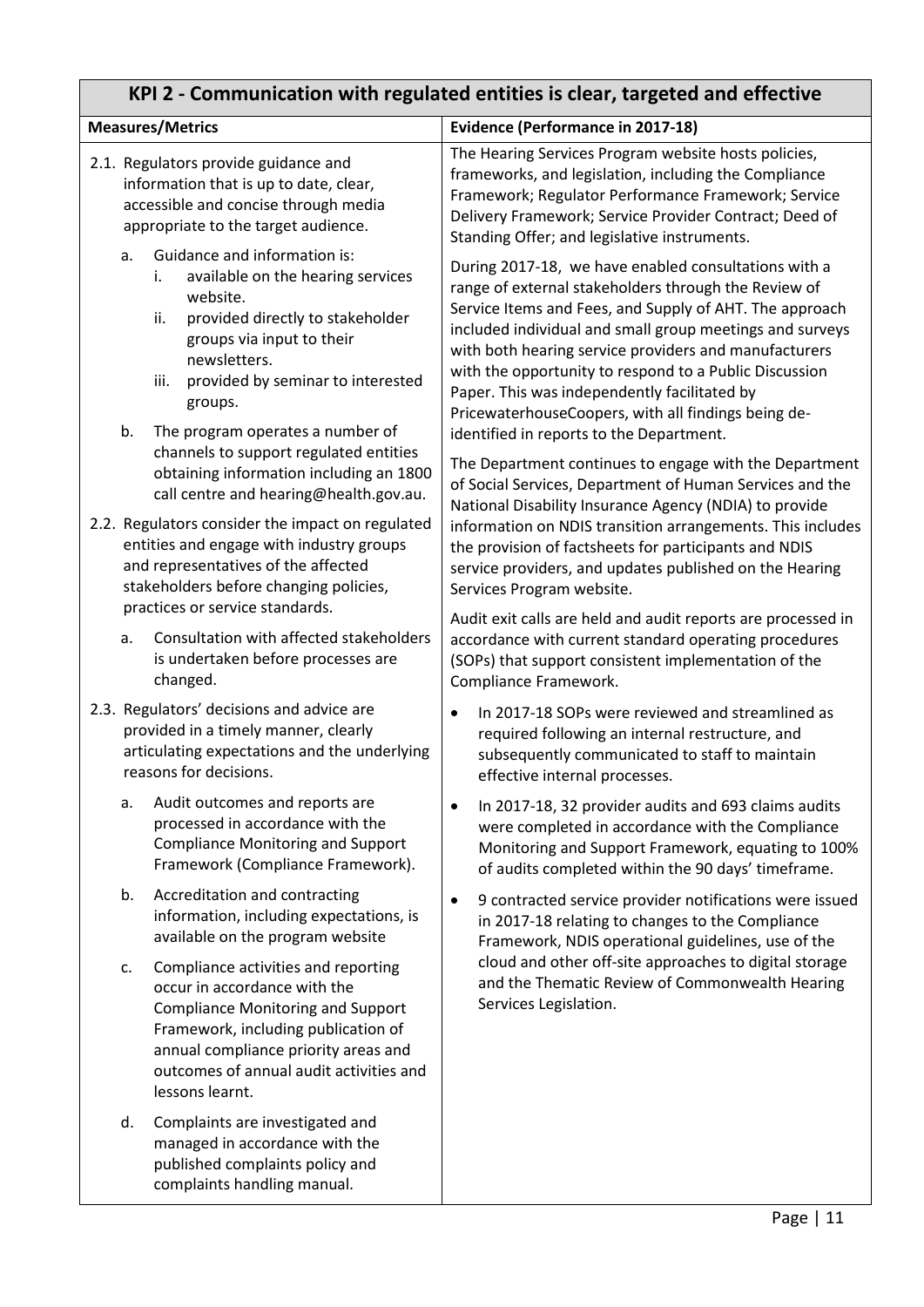| KPI 2 - Communication with regulated entities is clear, targeted and effective                  |                                          |
|-------------------------------------------------------------------------------------------------|------------------------------------------|
| <b>Measures/Metrics</b>                                                                         | <b>Evidence (Performance in 2017-18)</b> |
| 2.4. Regulators' advice is consistent and<br>supports predictable outcomes.                     |                                          |
| Policies and frameworks are available<br>a.<br>on the program website.                          |                                          |
| <b>Standard Operating Procedures are</b><br>b.<br>documented for internal program<br>processes. |                                          |
| Five point rating assessment                                                                    | Good                                     |
| Self-assessed rating:                                                                           | <b>Met</b>                               |

- Updated the provider Compliance Framework.
- Commencement of the development of the Hearing Health Roadmap and engaging with key stakeholders through the Hearing Sector Committee.
- Release of new program Factsheets to support provider compliance.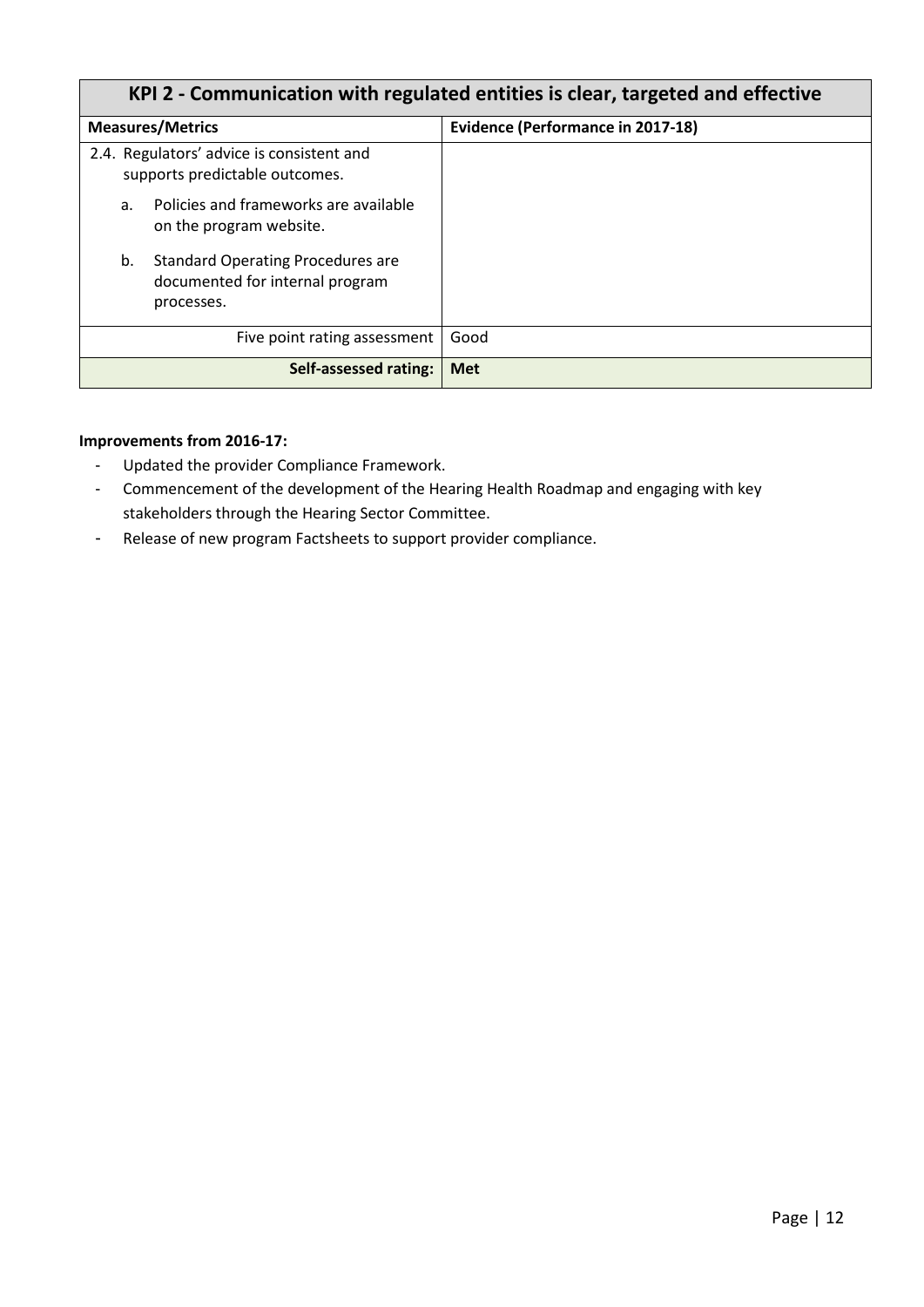## <span id="page-12-0"></span>**KPI 3 - Actions undertaken by regulators are proportionate to the regulatory risk being managed**

| <b>Measures/Metrics</b>                                                                                                                                                                                                                                                                                                                                                                                   | <b>Evidence (Performance in 2017-18)</b>                                                                                                                                                                                                                                                                                                                                                                                                                          |
|-----------------------------------------------------------------------------------------------------------------------------------------------------------------------------------------------------------------------------------------------------------------------------------------------------------------------------------------------------------------------------------------------------------|-------------------------------------------------------------------------------------------------------------------------------------------------------------------------------------------------------------------------------------------------------------------------------------------------------------------------------------------------------------------------------------------------------------------------------------------------------------------|
| 3.1. Regulators apply a risk-based, proportionate<br>approach to compliance obligations,<br>engagement and regulatory enforcement<br>actions.                                                                                                                                                                                                                                                             | Compliance activities, including audits are completed<br>$\bullet$<br>in accordance with the Compliance Framework,<br>which describes the risk-based approach to audit and<br>compliance, including proportionate responses to<br>regulatory non-compliance.                                                                                                                                                                                                      |
| The Compliance Framework provides a<br>a.<br>proportionate approach to regulation<br>compliance.<br>3.2. Regulators' preferred approach to regulatory<br>risk is regularly reassessed. Strategies,<br>activities and enforcement actions are<br>amended to reflect changing priorities that<br>result from new and evolving regulatory<br>threats, without diminishing regulatory<br>certainty or impact. | The severity of the non-compliance and the attitude<br>٠<br>of the regulated entity towards compliance are taken<br>into account in determining an appropriate response<br>to non-compliance. This response can range from<br>provision of support and education through to taking<br>legal action.<br>The risk based audit and compliance processes,<br>٠<br>documented in the Compliance Monitoring &<br>Support Framework, align with program<br>requirements. |
| Risk and compliance procedures support<br>a.<br>governance of the program and are<br>reviewed regularly.<br>b. Mechanisms and opportunities are<br>available for stakeholders on an ongoing<br>basis to provide feedback about regulatory<br>compliance activities.                                                                                                                                       | The risk register and audit processes were reviewed<br>٠<br>in 2016-17 and a range of new compliance activities<br>were implemented in 2017-18 to align with national<br>best practice regulation principles and the best<br>practice standards.<br>Stakeholders are able to use a range of mechanisms<br>٠                                                                                                                                                       |
| 3.3. Regulators recognise the compliance record<br>of regulated entities, including using earned<br>autonomy where this is appropriate. All<br>available and relevant data on compliance,<br>including evidence of relevant external<br>verification is considered.                                                                                                                                       | to provide feedback on regulatory compliance<br>including:<br>surveys following closure of the audit process<br>$\circ$<br>consultations page on the program website;<br>$\circ$<br>in their audit report responses; and/or<br>$\circ$<br>via the hearing@health.gov.au mail box;<br>$\circ$                                                                                                                                                                      |
| Multiple indicators (claiming data,<br>a.<br>complaints, referrals etc.) are used to<br>assess risk on an ongoing basis.                                                                                                                                                                                                                                                                                  | Meetings and communications with targeted<br>stakeholders on specific issues, including contracted<br>service provider notices (CSPNs), which invite<br>comment and feedback; and the feedback link on the                                                                                                                                                                                                                                                        |
| There is earned autonomy where<br>b.<br>compliance is demonstrated.                                                                                                                                                                                                                                                                                                                                       | program website.                                                                                                                                                                                                                                                                                                                                                                                                                                                  |
| Compliance action taken for non-<br>c.<br>compliance are proportionate to the issues<br>identified, and are tailored to the<br>providers' capacity and willingness to<br>comply.                                                                                                                                                                                                                          | A compliance risk register, reviewed in 2016-17, is<br>٠<br>maintained. The register is used to track risk<br>indicators that identify service providers that present<br>the greatest risk of non-compliance with program<br>requirements.                                                                                                                                                                                                                        |
| d. Introduced audits of device listings by<br>manufacturers to ensure compliance with<br>the minimum specifications.                                                                                                                                                                                                                                                                                      | Through the register, risks are analysed to prioritise<br>$\bullet$<br>those service providers that will be scheduled for<br>audit.                                                                                                                                                                                                                                                                                                                               |
| Five point rating assessment                                                                                                                                                                                                                                                                                                                                                                              | Very Good                                                                                                                                                                                                                                                                                                                                                                                                                                                         |
| <b>Self-assessed rating:</b>                                                                                                                                                                                                                                                                                                                                                                              | <b>Met</b>                                                                                                                                                                                                                                                                                                                                                                                                                                                        |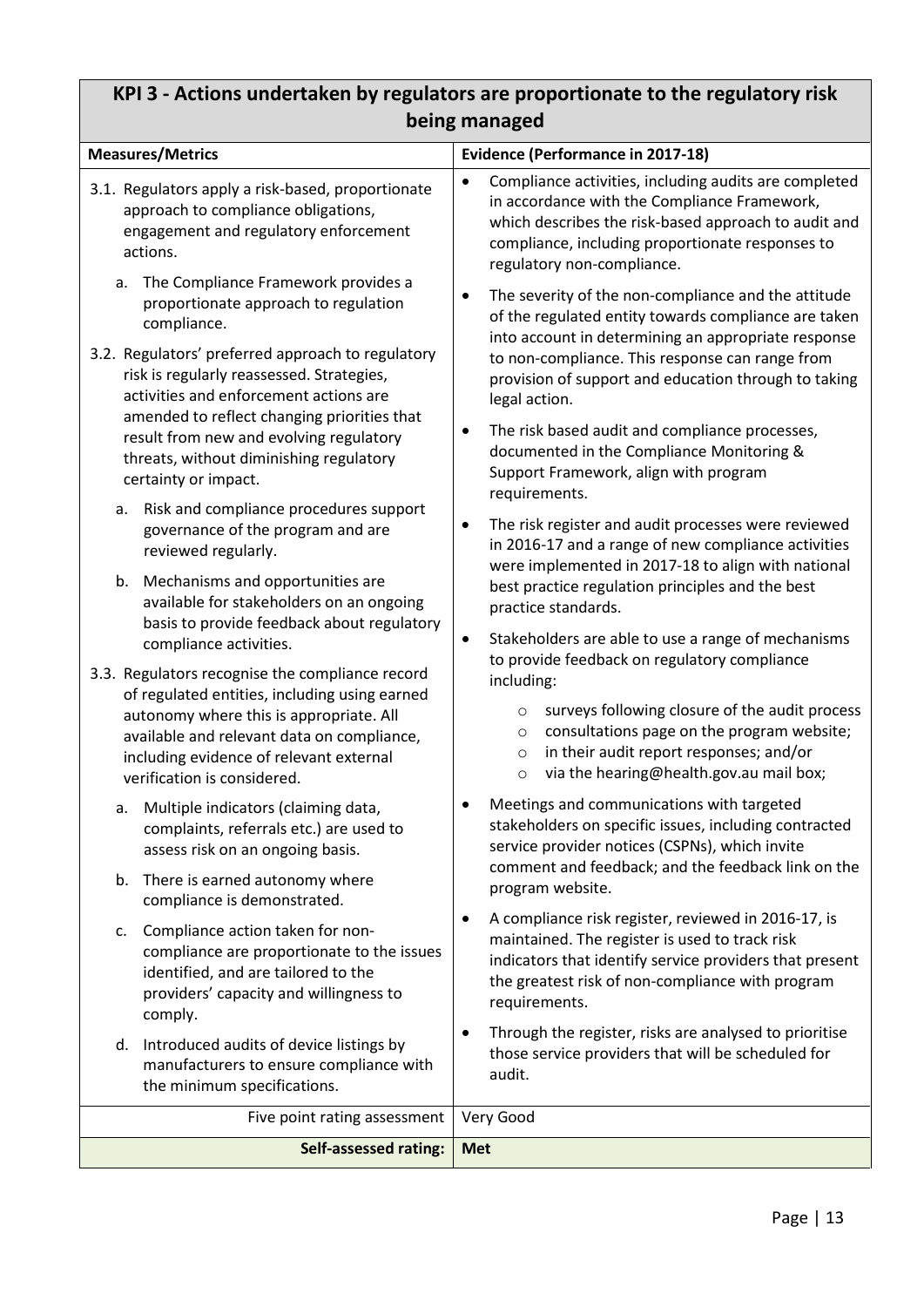- Compliance Monitoring and Support Framework an updated framework was released to bring the program's compliance approach into alignment with national best practice regulation principles and Australian National Audit Office best practice standards.
- Compliance Support Webpages a number of webpages have been published on the program website to provide information about the program's compliance activities.
- Evidence Guide a new evidence guide has been developed to outline the evidence reviewed during compliance activities.
- Provider Factsheets new downloadable factsheets on documentation and record keeping, partially subsidised device quotes, relocations, and ambient noise levels and equipment calibration have been added to the program website.
- Minimum Hearing Loss Threshold (MHLT) Guidelines the guidelines have been streamlined and republished.
- CSPNs formal program notices have been released about key updates including cloud and digital storage, and compliance monitoring program updates.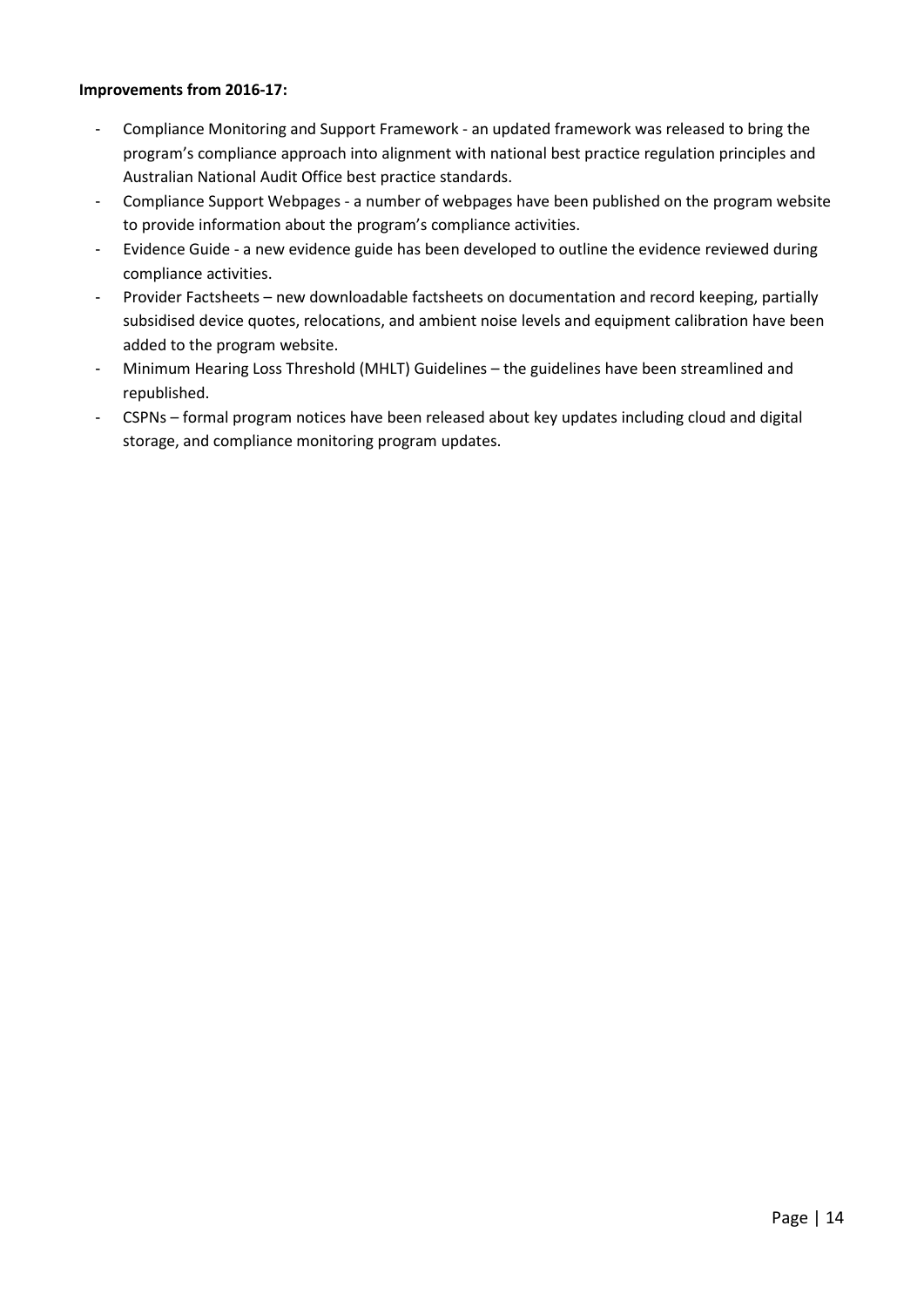<span id="page-14-0"></span>

| KPI 4 - Compliance and monitoring approaches are streamlined and co-ordinated                                                                                                                                                                                                                 |                                                                                                                                                                                                                                                               |  |
|-----------------------------------------------------------------------------------------------------------------------------------------------------------------------------------------------------------------------------------------------------------------------------------------------|---------------------------------------------------------------------------------------------------------------------------------------------------------------------------------------------------------------------------------------------------------------|--|
| <b>Measures/Metrics</b>                                                                                                                                                                                                                                                                       | <b>Evidence (Performance in 2017-18)</b>                                                                                                                                                                                                                      |  |
| 4.1. Regulators' information requests are tailored and<br>only made when necessary to secure regulatory<br>objectives, and only then in a way that minimises<br>impact.                                                                                                                       | We continued to use information and data<br>$\bullet$<br>from existing information technology sources<br>including the HSO portal and the Department<br>of Human Services (e-claiming).                                                                       |  |
| a. Stakeholder engagement aligns with the<br>Department's Stakeholder Engagement<br>Framework.<br>The program's compliance activities are<br>b.<br>undertaken in accordance with the Compliance                                                                                               | Information and advice is also obtained<br>$\bullet$<br>through targeted committees, groups, and<br>organisations with an agreed relationship<br>with us, including:<br>Industry and practitioner professional<br>$\circ$                                     |  |
| Framework, including ongoing risk analysis, an<br>annual audit schedule, annual reporting and<br>reviews.<br>Information requests are typically in line with<br>c.                                                                                                                            | bodies; and<br>National Disability Insurance Agency<br>$\circ$<br>(NDIA) and other relevant Australian<br>Government agencies.                                                                                                                                |  |
| standard processes of which regulated entities<br>are well advised.<br>4.2. Regulators' frequency of information collection is<br>minimised and coordinated with similar processes<br>including those of other regulators so that, as far<br>as possible, information is only requested once. | A compliance risk register, reviewed in<br>$\bullet$<br>2017-18, is maintained. The register is used to<br>track risk indicators that identify hearing<br>service providers that present the greatest<br>risk of non-compliance with program<br>requirements. |  |
| 4.3. Regulators utilise existing information to limit the<br>reliance on requests from regulated entities and<br>share the information among other regulators,<br>where possible.                                                                                                             | The risk register is used to prioritise those<br>$\bullet$<br>hearing service providers that will be<br>scheduled for audit.                                                                                                                                  |  |
| Existing information sources will be considered<br>a.<br>prior to any requests of stakeholders.                                                                                                                                                                                               | Auditors work with hearing service providers<br>$\bullet$<br>to complete audits with minimal disruption to<br>their operational requirements.                                                                                                                 |  |
| 4.4. Regulators base monitoring and inspection<br>approaches on risk and, where possible, take into<br>account the circumstance and operational needs<br>of the regulated entity.                                                                                                             |                                                                                                                                                                                                                                                               |  |
| A risk-based approach, taking into account the<br>а.<br>circumstance and operational needs of<br>stakeholders, is used when scheduling and<br>prioritising compliance actions, including audits.                                                                                              |                                                                                                                                                                                                                                                               |  |
| Five point rating assessment                                                                                                                                                                                                                                                                  | Very Good                                                                                                                                                                                                                                                     |  |
| <b>Self-assessed rating:</b>                                                                                                                                                                                                                                                                  | <b>Met</b>                                                                                                                                                                                                                                                    |  |

- Compliance Monitoring and Support Framework - an updated framework was released to bring the program's compliance approach into alignment with national best practice regulation principles and best practice standards.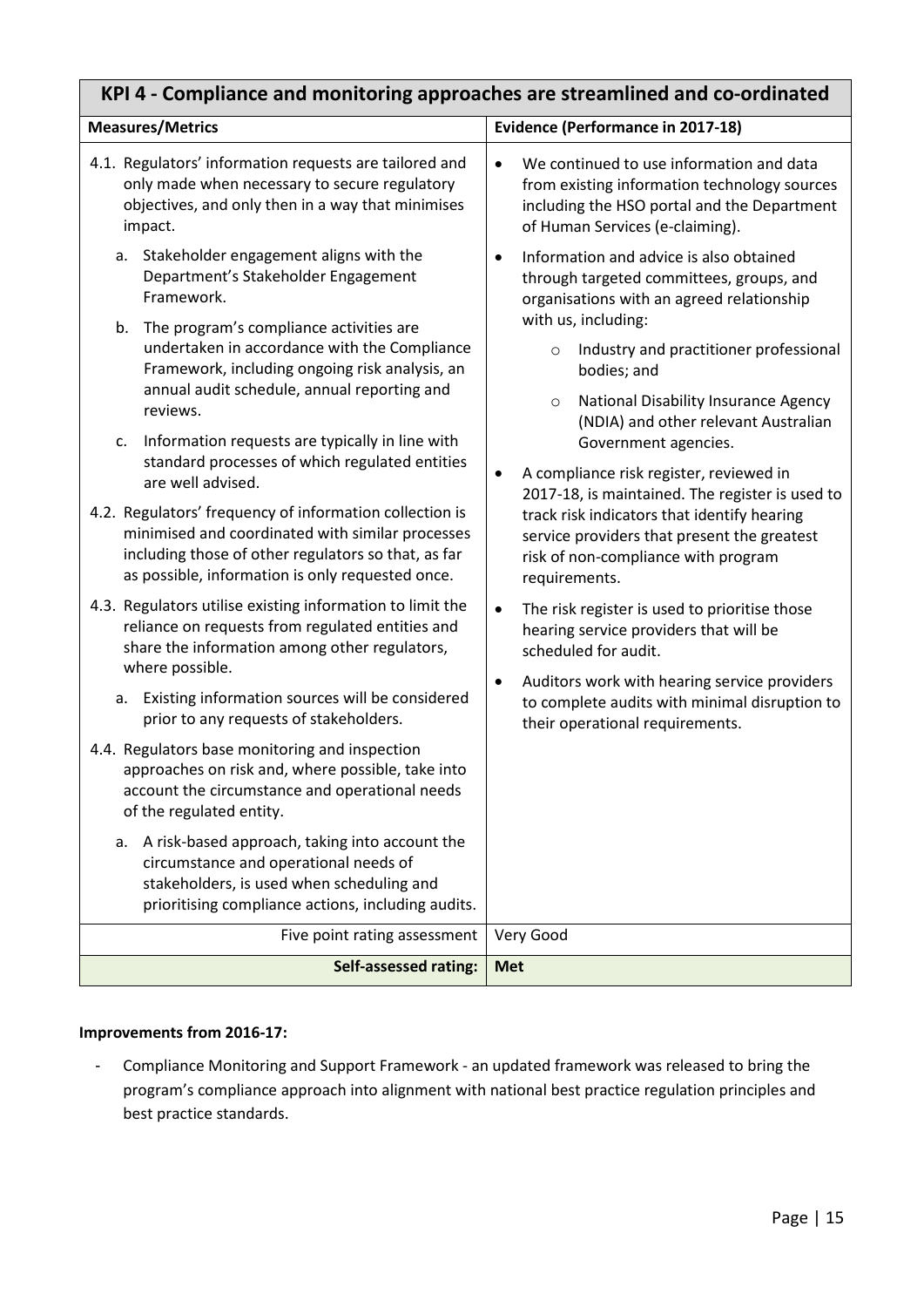<span id="page-15-0"></span>

| KPI 5 - Regulators are open and transparent in their dealings with regulated entities                                                                                                                                                                                                                                  |                                                                                                                                                                                                                                                                                                                                                                                                                                              |  |
|------------------------------------------------------------------------------------------------------------------------------------------------------------------------------------------------------------------------------------------------------------------------------------------------------------------------|----------------------------------------------------------------------------------------------------------------------------------------------------------------------------------------------------------------------------------------------------------------------------------------------------------------------------------------------------------------------------------------------------------------------------------------------|--|
| <b>Measures/Metrics</b>                                                                                                                                                                                                                                                                                                | <b>Evidence (Performance in 2017-18)</b>                                                                                                                                                                                                                                                                                                                                                                                                     |  |
| 5.1. Regulators' risk-based frameworks are<br>publicly available in a format which is<br>clear, understandable and accessible.<br>The hearing services risk based<br>a.<br><b>Compliance Monitoring and Support</b><br>Framework is published on the<br>Hearing Services Program website,<br>and updated as necessary. | The Compliance Framework is available on our website<br>$\bullet$<br>for easy access and was reviewed and updated in July<br>2017. All related material on the website was also<br>updated to ensure consistency with the Framework.<br>We endeavour to respond to all enquiries within 7<br>$\bullet$<br>business days and, where possible, aim to resolve most<br>enquiries within 28 days, which was consistently<br>achieved in 2017-18. |  |
| b. Annual compliance action priorities<br>are published at the commencement<br>of each financial year and<br>compliance outcome reports are<br>published following the end of each                                                                                                                                     | We also meet with hearing service providers to provide<br>$\bullet$<br>support and education in relation to their capacity to<br>comply. These meetings may be initiated by the provider<br>or by the Department and can be face-to-face or via<br>teleconferencing.                                                                                                                                                                         |  |
| financial year.<br>5.2. Regulators are open and responsive to<br>requests from regulated entities<br>regarding the operation of the<br>regulatory framework, and approaches<br>implemented by regulators.                                                                                                              | The program website publishes annual performance<br>$\bullet$<br>information related to regulatory performance, program<br>utilisation, complaints, research outcomes, and audit<br>and compliance.<br>Our Regulator Performance Framework 2016-17<br>$\circ$                                                                                                                                                                                |  |
| Requests from regulated entities are<br>a.<br>carefully considered and responses<br>are made within benchmark<br>timeframes.                                                                                                                                                                                           | self-assessment report was published on the<br>Department's website in September 2018.<br>Program utilisation statistics are also published<br>$\circ$<br>monthly to enable businesses to track their<br>performance compared to total program.                                                                                                                                                                                              |  |
| 5.3. Regulators' performance measurement<br>results are published in a timely<br>manner to ensure accountability to the<br>public.<br>a. Performance information is                                                                                                                                                    | Complaints have declined from 125 received in<br>$\circ$<br>2014-15 to 84 received in 2017-18.<br>The Department's Annual Report provides a description<br>of the activities and reporting against planned outcomes<br>and performance targets identified in the Health                                                                                                                                                                      |  |
| published on the hearing services<br>website in a timely way.                                                                                                                                                                                                                                                          | Portfolio Budget Statements and Additional Estimates<br>Statements.<br>The current thematic review of the program's legislation<br>has been undertaken with consultation with industry.<br>Extensions of existing contractual arrangements with<br>٠                                                                                                                                                                                         |  |
|                                                                                                                                                                                                                                                                                                                        | providers was undertaken in consultation with providers.                                                                                                                                                                                                                                                                                                                                                                                     |  |
| Five point rating assessment                                                                                                                                                                                                                                                                                           | Very Good                                                                                                                                                                                                                                                                                                                                                                                                                                    |  |
| <b>Self-assessed rating:</b>                                                                                                                                                                                                                                                                                           | <b>Met</b>                                                                                                                                                                                                                                                                                                                                                                                                                                   |  |

- The Department has released a number of documents about the new Compliance Monitoring and Support Framework including the legislative authority for compliance monitoring, evidence guide for compliance monitoring, provider self-assessment and information on provider audits. We also provide compliance support for hearing service providers.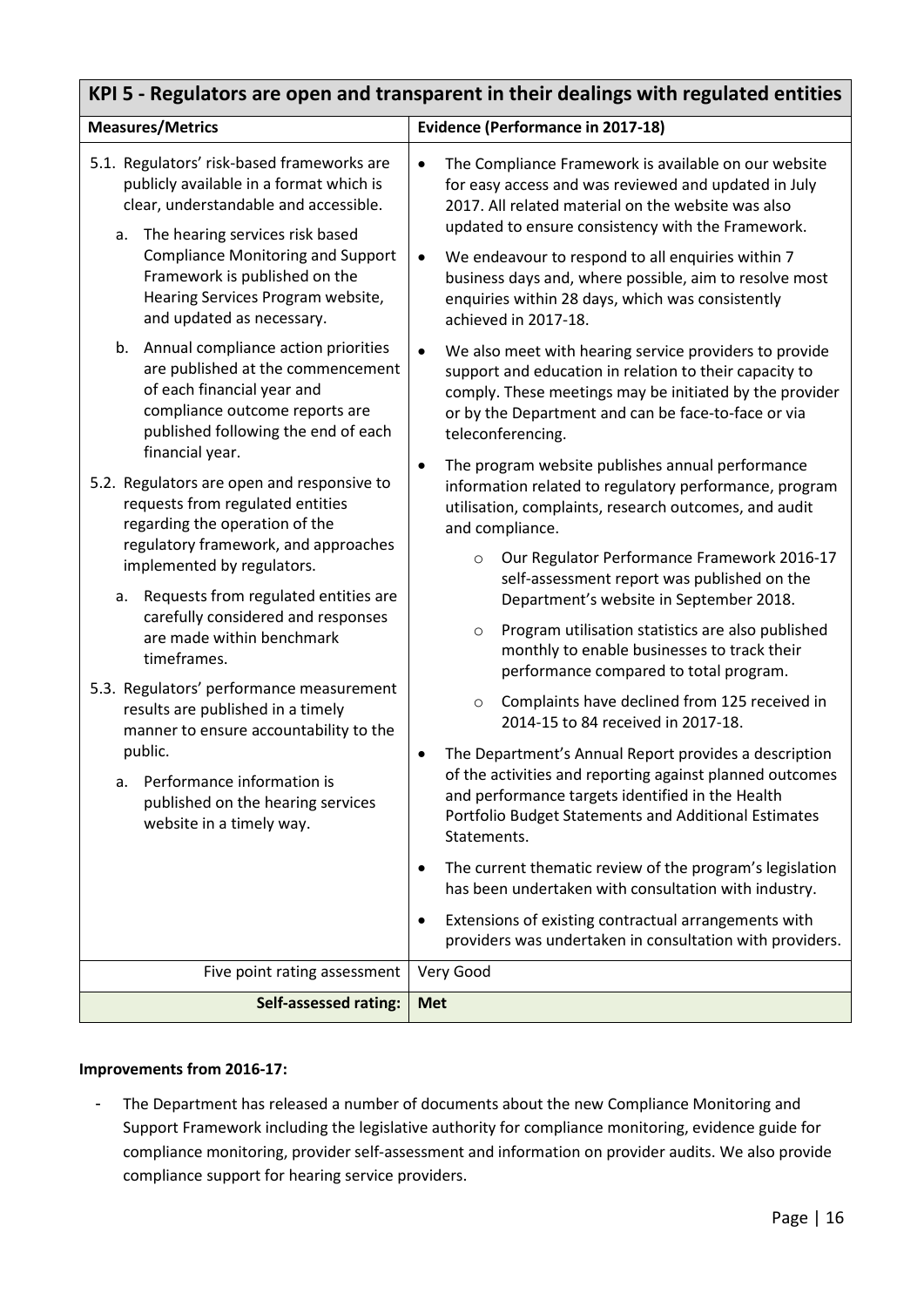## <span id="page-16-0"></span>**KPI 6 - Regulators actively contribute to the continuous improvement of regulatory frameworks**

| <b>Measures/Metrics</b>                                                                                                                                                                                                                                                                                                                                                                                                                                                                                                                                                                                                                                   | <b>Evidence (Performance in 2017-18)</b>                                                                                                                                                                                                                                                                                                                                                                                                                                                                                                                                                                                                                                                                                                                                 |
|-----------------------------------------------------------------------------------------------------------------------------------------------------------------------------------------------------------------------------------------------------------------------------------------------------------------------------------------------------------------------------------------------------------------------------------------------------------------------------------------------------------------------------------------------------------------------------------------------------------------------------------------------------------|--------------------------------------------------------------------------------------------------------------------------------------------------------------------------------------------------------------------------------------------------------------------------------------------------------------------------------------------------------------------------------------------------------------------------------------------------------------------------------------------------------------------------------------------------------------------------------------------------------------------------------------------------------------------------------------------------------------------------------------------------------------------------|
| 6.1. Regulators establish cooperative and<br>collaborative relationships with stakeholders to<br>promote trust and improve the efficiency and<br>effectiveness of the regulatory framework.<br>We collaborate with stakeholders to<br>a.<br>improve program efficiency and<br>effectiveness.<br>b. Feedback mechanisms are available for<br>regulated entities.<br>6.2. Regulators engage stakeholders in the<br>development of options to reduce compliance<br>costs. This could include industry self-<br>regulation, changes to the overarching<br>regulatory framework, or other strategies to<br>streamline monitoring and compliance<br>approaches. | The annual Self-Assessment Tool (SAT) process<br>$\bullet$<br>closed 31 October 2017, with only five hearing<br>service providers (2%) failing to submit a SAT.<br>Twenty four service providers reported breaches<br>of program requirements and submitted<br>rectification plans.<br>We sought to expand the list of external<br>$\bullet$<br>validators to ensure the Department can obtain<br>feedback from a wider range of stakeholders<br>about the program's regulatory performance.<br>We facilitated the opportunity for feedback<br>$\bullet$<br>through targeted consultation groups, a public<br>discussion paper regarding:<br>The review of Service Items and Fees, and<br>$\circ$<br>Supply of AHT;<br>Streamlining the legislative framework<br>$\circ$ |
| Annual self-assessment processes are<br>а.<br>maintained.                                                                                                                                                                                                                                                                                                                                                                                                                                                                                                                                                                                                 | underpinning the program, via the<br>thematic review.                                                                                                                                                                                                                                                                                                                                                                                                                                                                                                                                                                                                                                                                                                                    |
| b. Feedback mechanisms are available for<br>regulated entities.                                                                                                                                                                                                                                                                                                                                                                                                                                                                                                                                                                                           | Stakeholder feedback was considered and made<br>available on the Consultations page.                                                                                                                                                                                                                                                                                                                                                                                                                                                                                                                                                                                                                                                                                     |
| 6.3. Regulators regularly share feedback from<br>stakeholders and performance information<br>(including from inspections) with policy<br>departments to improve the operation of the<br>regulatory framework and administrative<br>processes.                                                                                                                                                                                                                                                                                                                                                                                                             |                                                                                                                                                                                                                                                                                                                                                                                                                                                                                                                                                                                                                                                                                                                                                                          |
| Stakeholder feedback is disseminated and<br>a.<br>considered throughout the Hearing Services<br>Program, the Department and Government<br>as necessary.                                                                                                                                                                                                                                                                                                                                                                                                                                                                                                   |                                                                                                                                                                                                                                                                                                                                                                                                                                                                                                                                                                                                                                                                                                                                                                          |
| Five point rating assessment                                                                                                                                                                                                                                                                                                                                                                                                                                                                                                                                                                                                                              | Very Good                                                                                                                                                                                                                                                                                                                                                                                                                                                                                                                                                                                                                                                                                                                                                                |
| <b>Self-assessed rating:</b>                                                                                                                                                                                                                                                                                                                                                                                                                                                                                                                                                                                                                              | <b>Met</b>                                                                                                                                                                                                                                                                                                                                                                                                                                                                                                                                                                                                                                                                                                                                                               |

### **Improvements from 2016-17:**

- The Department has negotiated with stakeholders to increase the number of external validators from two to seven organisations.